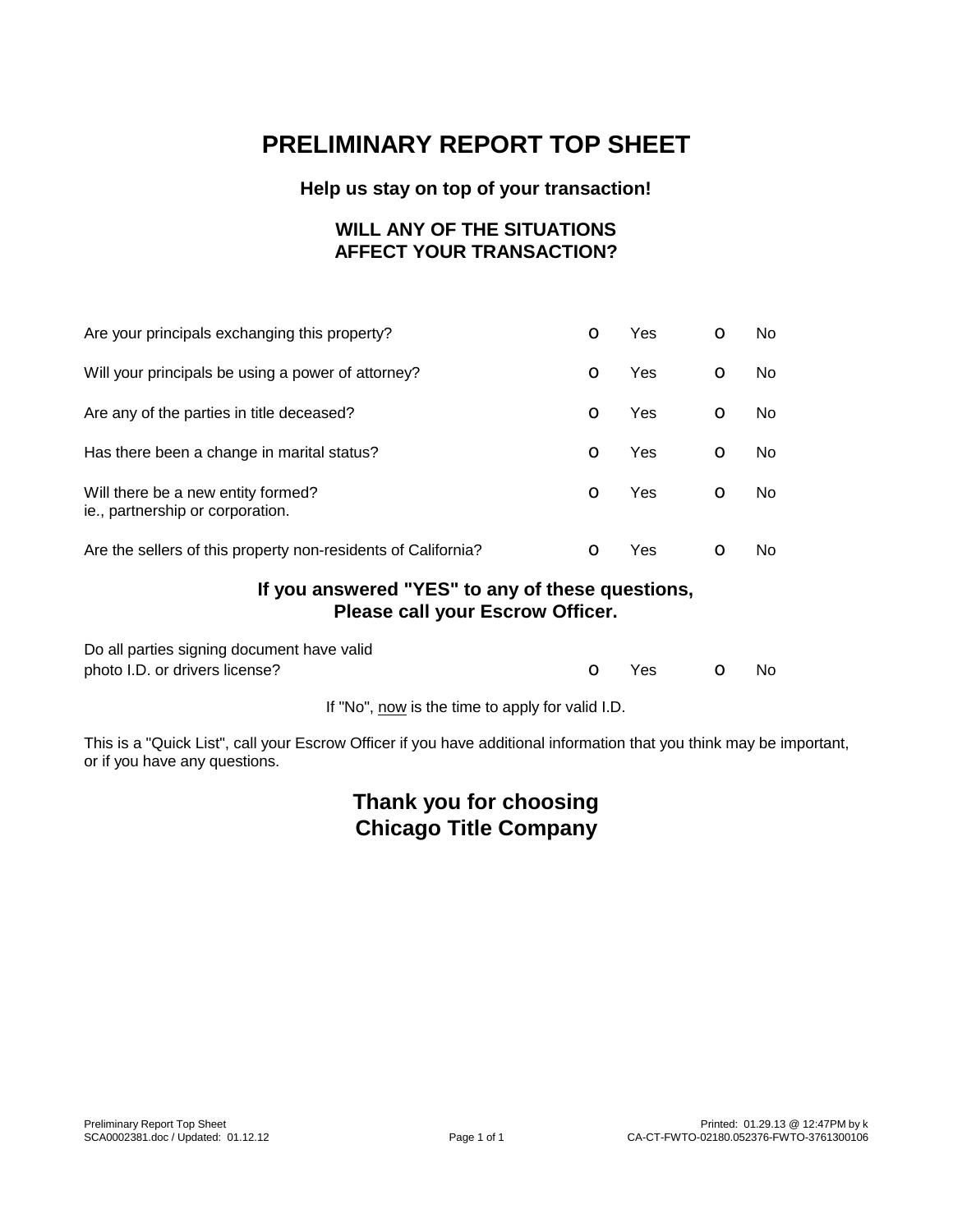

## **PRELIMINARY REPORT**

*In response to the application for a policy of title insurance referenced herein, Chicago Title Company hereby reports that it is prepared to issue, or cause to be issued, as of the date hereof, a policy or policies of title insurance describing the land and the estate or interest therein hereinafter set forth, insuring against loss which may be sustained by reason of any defect, lien or encumbrance not shown or referred to as an exception herein or not excluded from coverage pursuant to the printed Schedules, Conditions and Stipulations or Conditions of said policy forms.*

*The printed Exceptions and Exclusions from the coverage and Limitations on Covered Risks of said policy or policies are set forth in Attachment One. The policy to be issued may contain an arbitration clause. When the Amount of Insurance is less than that set forth in the arbitration clause, all arbitrable matters shall be arbitrated at the option of either the Company or the Insured as the exclusive remedy of the parties. Limitations on Covered Risks applicable to the CLTA and ALTA Homeowner's Policies of Title Insurance which establish a Deductible Amount and a Maximum Dollar Limit of Liability for certain coverages are also set forth in Attachment One. Copies of the policy forms should be read. They are available from the office which issued this report.*

*This report (and any supplements or amendments hereto) is issued solely for the purpose of facilitating the issuance of a policy of title insurance and no liability is assumed hereby. If it is desired that liability be assumed prior to the issuance of a policy of title insurance, a Binder or Commitment should be requested.*

*The policy(ies) of title insurance to be issued hereunder will be policy(ies) of Chicago Title Insurance Company, a Nebraska corporation.*

*Please read the exceptions shown or referred to herein and the exceptions and exclusions set forth in Attachment One of this report carefully. The exceptions and exclusions are meant to provide you with notice of matters which are not covered under the terms of the title insurance policy and should be carefully considered.*

*It is important to note that this preliminary report is not a written representation as to the condition of title and may not list all liens, defects and encumbrances affecting title to the land.*

**Chicago Title Insurance Company**

By:

Attest:

President

Secretary

Countersigned By:

Authorized Officer or Agent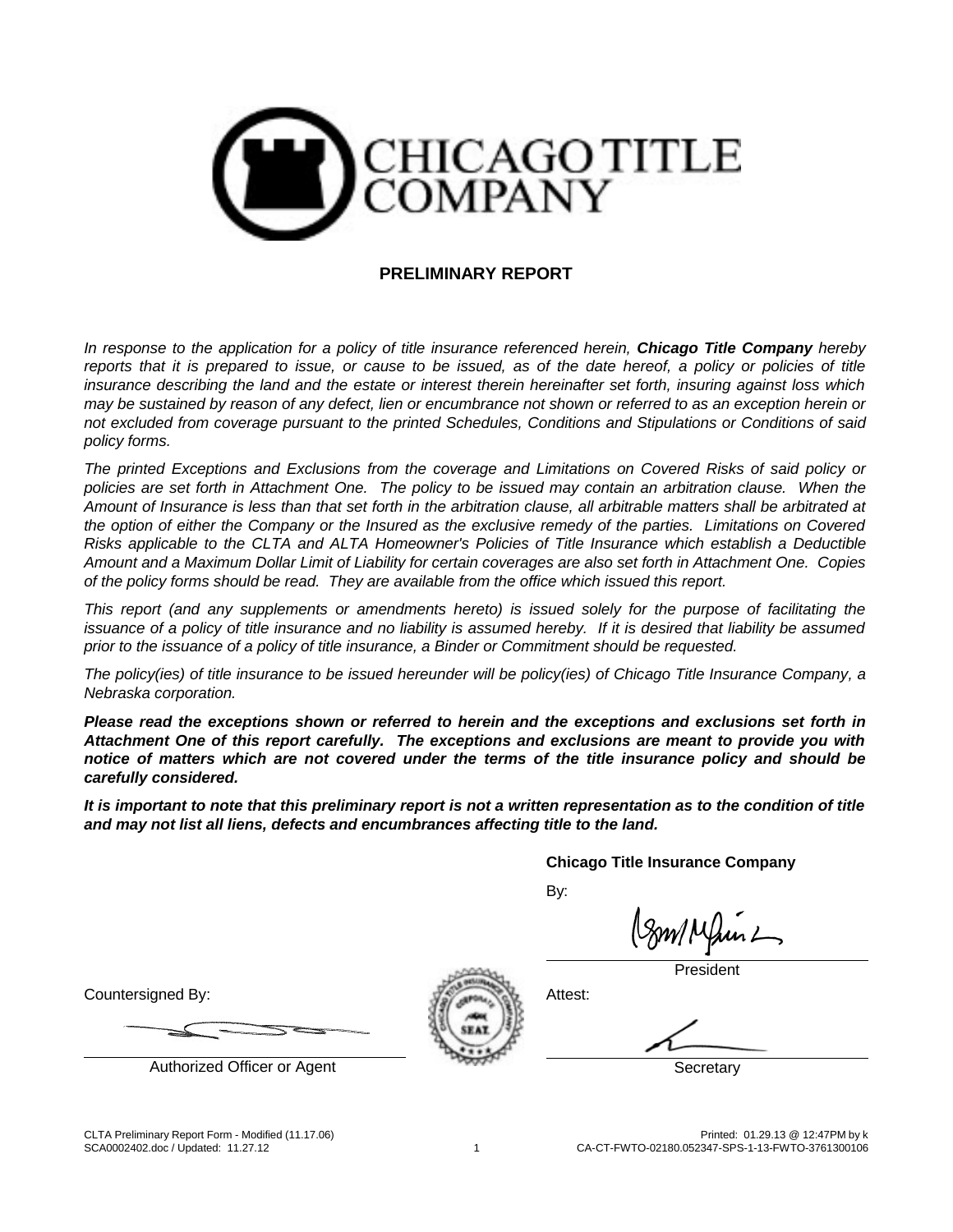*Visit Us on our Website: www.ctic.com*



*ISSUING OFFICE:* 675 N First Street, Suite 400, San Jose, CA 95112

*FOR SETTLEMENT INQUIRIES, CONTACT:* Chicago Title Company 1390 El Camino Real, Suite 300 Ÿ San Carlos, CA 94070 (650)620-3400 Ÿ FAX (650)413-5510

*Another Prompt Delivery From Chicago Title Company Title Department Where Local Experience And Expertise Make A Difference*

## **PRELIMINARY REPORT**

## **Amendment: A**

Title Officer: Margo Adams Title No.: FWTO-3761300106-MA

Escrow Officer: Victoria Rodrigues E-Mail: victoria.rodrigues@ctt.com Escrow No.: FWTO-3761300106 -VR

TO: John Raleigh Real Estate

Attn: John Raleigh

**PROPERTY ADDRESS(ES):** Vacant Land, Palm Avenue, Redwood City, CA 94061

## **EFFECTIVE DATE: January 7, 2013 at 07:30AM**

The form of policy or policies of title insurance contemplated by this report is:

## 1. THE ESTATE OR INTEREST IN THE LAND HEREINAFTER DESCRIBED OR REFERRED TO COVERED BY THIS REPORT IS:

A Fee

2. TITLE TO SAID ESTATE OR INTEREST AT THE DATE HEREOF IS VESTED IN:

Marsha Cavanagh, Trustee of the Disclaimer Trust established in the Jellison Living Trust dated September 7, 2004

3. THE LAND REFERRED TO IN THIS REPORT IS DESCRIBED AS FOLLOWS:

SEE EXHIBIT "A" ATTACHED HERETO AND MADE A PART HEREOF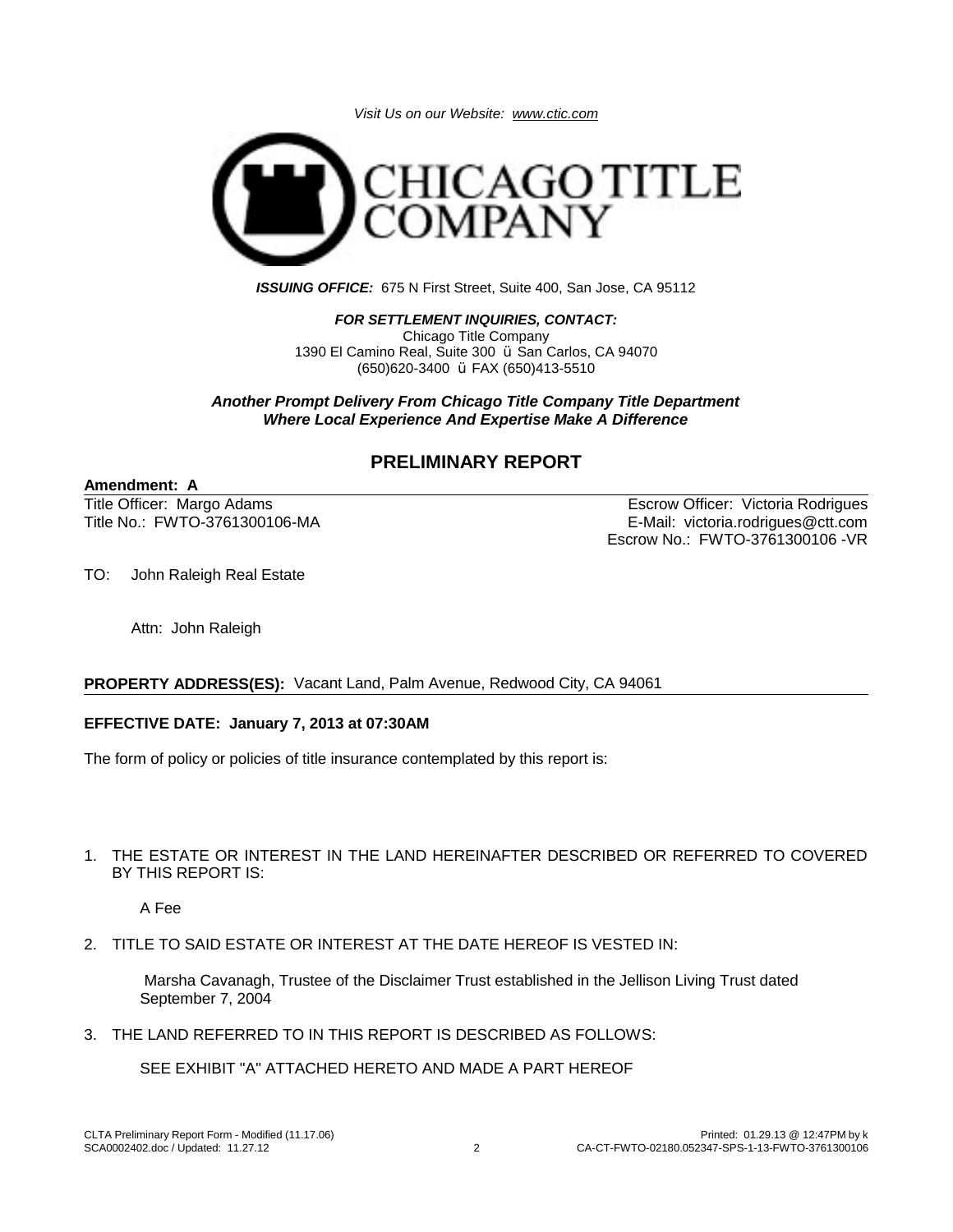# **EXHIBIT "A"**

## Legal Description

## **For APN/Parcel ID(s): 059-055-100**

## THE LAND REFERRED TO HEREIN BELOW IS SITUATED IN THE CITY OF REDWOOD CITY, COUNTY OF SAN MATEO, STATE OF CALIFORNIA AND IS DESCRIBED AS FOLLOWS:

Portion of Lot 6 in Block "C" as designated on the map entitled "Woodside Acres Map No. 1, San Mateo County, California" which map was filed in the Office of the Recorder of San Mateo County, State of California on May 18, 1923 in liber 11 of maps at Pages 34 and 35, more particularly described as follows:

Beginning at a point in the Northwesterly line of lot 6 distance thereon South 44°58'30" West 100.00 feet from the most Northerly corner of said lot as shown on the map above mentioned; thence from said point of beginning South 44°58'30" West along said Northwesterly line 50.00 feet; thence South 45°01'30" East parallel to the Northeasterly line of said lot 160.00 feet more or less to the Northwesterly line of Palm Avenue; thence North 27°36'45" East along said Northwesterly line 52.00 feet more or less to the point of intersection with a line drawn South 45°01'30" East from the point of beginning; thence North 45°01'30" West parallel to the Northeasterly line of said lot 145.00 feet more or less to the point of beginning.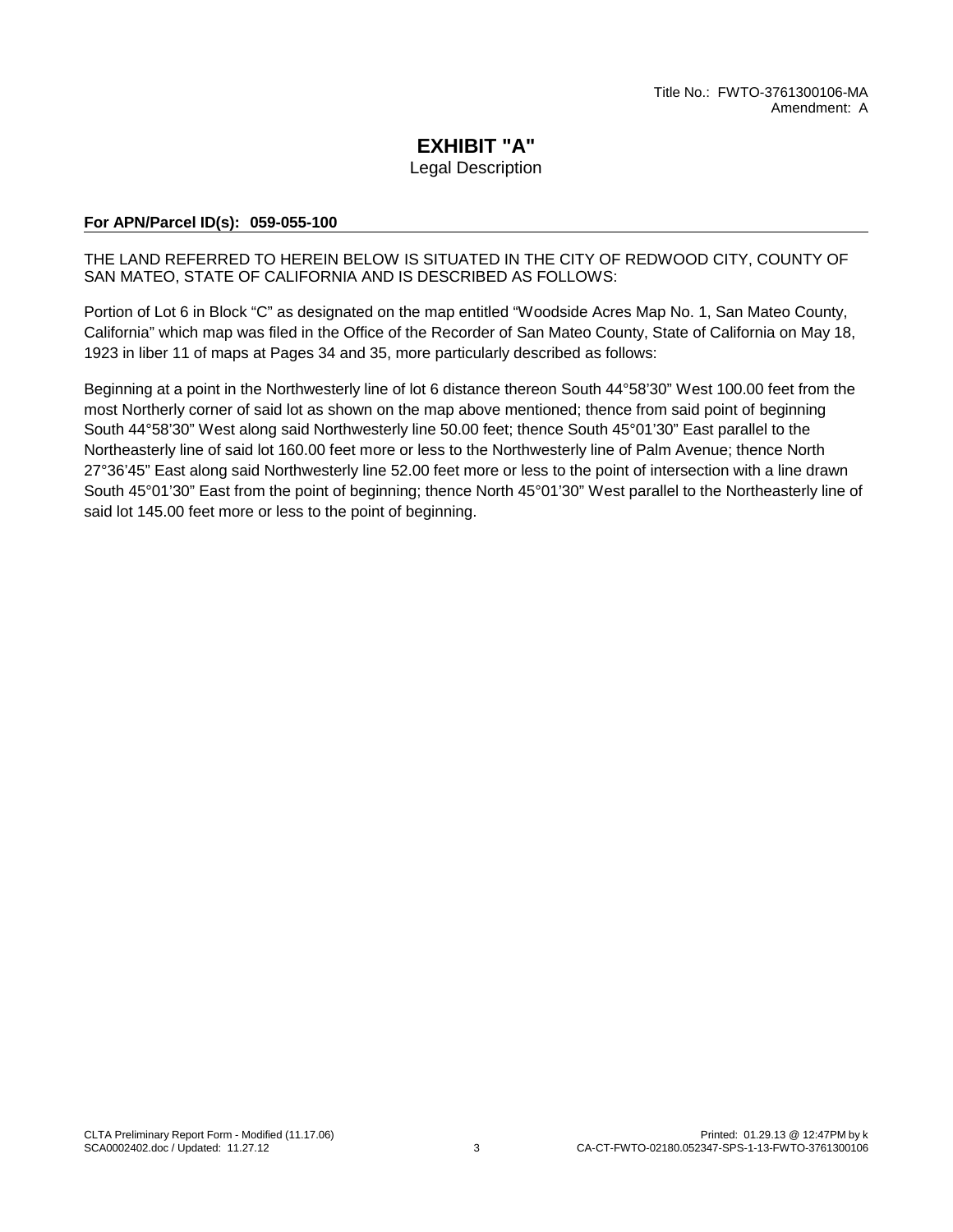## **AT THE DATE HEREOF, EXCEPTIONS TO COVERAGE IN ADDITION TO THE PRINTED EXCEPTIONS AND EXCLUSIONS IN SAID POLICY FORM WOULD BE AS FOLLOWS:**

- **1.** Property taxes, which are a lien not yet due and payable, including any assessments collected with taxes to be levied for the fiscal year 2013-2014
- **2.** Property taxes, including any personal property taxes and any assessments collected with taxes are as follows:

| Code Area:         | 09-001        |
|--------------------|---------------|
| Tax ID No.:        | 059-055-100-8 |
| Fiscal Year:       | 2012-2013     |
| 1st Installment:   | \$262.57 Paid |
| 2nd Installment:   | \$262.57 Open |
| Exemption:         | \$0.00        |
| Land:              | \$38,603.00   |
| Improvements:      | \$0.00        |
| Personal Property: | \$0.00        |
|                    |               |

- **3.** The lien of supplemental taxes, if any, assessed pursuant to the provisions of Chapter 3.5 (Commencing with Section 75) of the Revenue and Taxation Code of the State of California.
- **4.** Covenants, conditions and restrictions but omitting any covenants or restrictions, if any, including but not limited to those based upon race, color, religion, sex, sexual orientation, familial status, marital status, disability, handicap, national origin, ancestry, source of income, gender, gender identity, gender expression, medical condition or genetic information, as set forth in applicable state or federal laws, except to the extent that said covenant or restriction is permitted by applicable law, as set forth in the document

| Recording Date: | September 23, 1927                     |
|-----------------|----------------------------------------|
| Recording No.:  | Book 312, Page 424 of Official Records |

Said covenants, conditions and restrictions provide that a violation thereof shall not defeat the lien of any mortgage or deed of trust made in good faith and for value.

**5.** Any invalidity or defect in the title of the vestees in the event that the trust referred to herein is invalid or fails to grant sufficient powers to the trustee(s) or in the event there is a lack of compliance with the terms and provisions of the trust instrument.

If title is to be insured in the trustee(s) of a trust, (or if their act is to be insured), this Company will require a Trust Certification pursuant to California Probate Code Section 18100.5.

The Company reserves the right to add additional items or make further requirements after review of the requested documentation.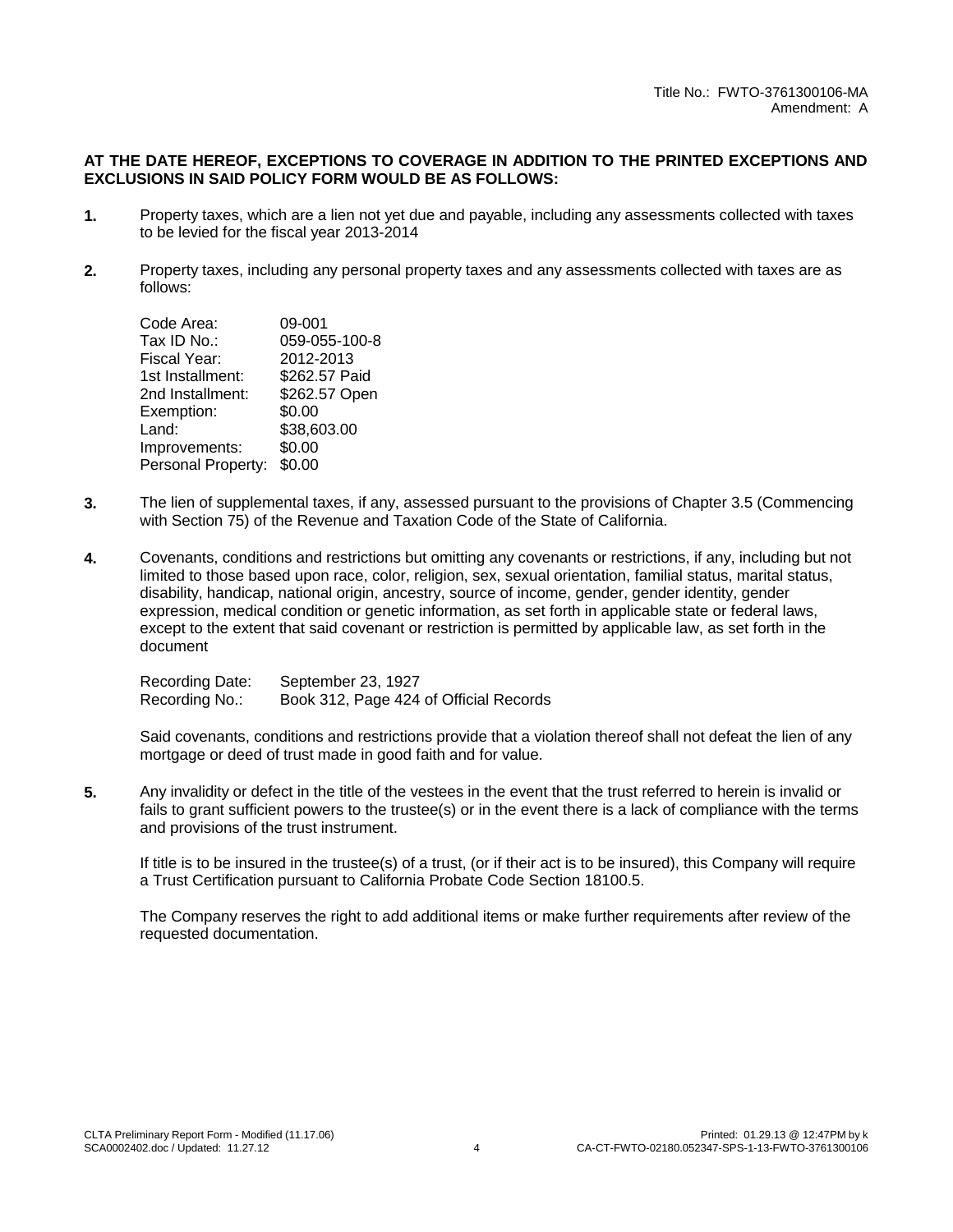## **EXCEPTIONS**

(continued)

**6.** Any rights of the parties in possession of a portion of, or all of, said Land, which rights are not disclosed by the public records.

The Company will require, for review, a full and complete copy of any unrecorded agreement, contract, license and/or lease, together with all supplements, assignments and amendments thereto, before issuing any policy of title insurance without excepting this item from coverage.

The Company reserves the right to except additional items and/or make additional requirements after reviewing said documents.

- **7.** Matters which may be disclosed by an inspection and/or by a correct ALTA/ACSM Land Title Survey of said Land that is satisfactory to the Company, and/or by inquiry of the parties in possession thereof.
- **8.** Please be advised that our search did not disclose any open Deeds of Trust of record. If you should have knowledge of any outstanding obligation, please contact the Title Department immediately for further review prior to closing.

## **END OF EXCEPTIONS**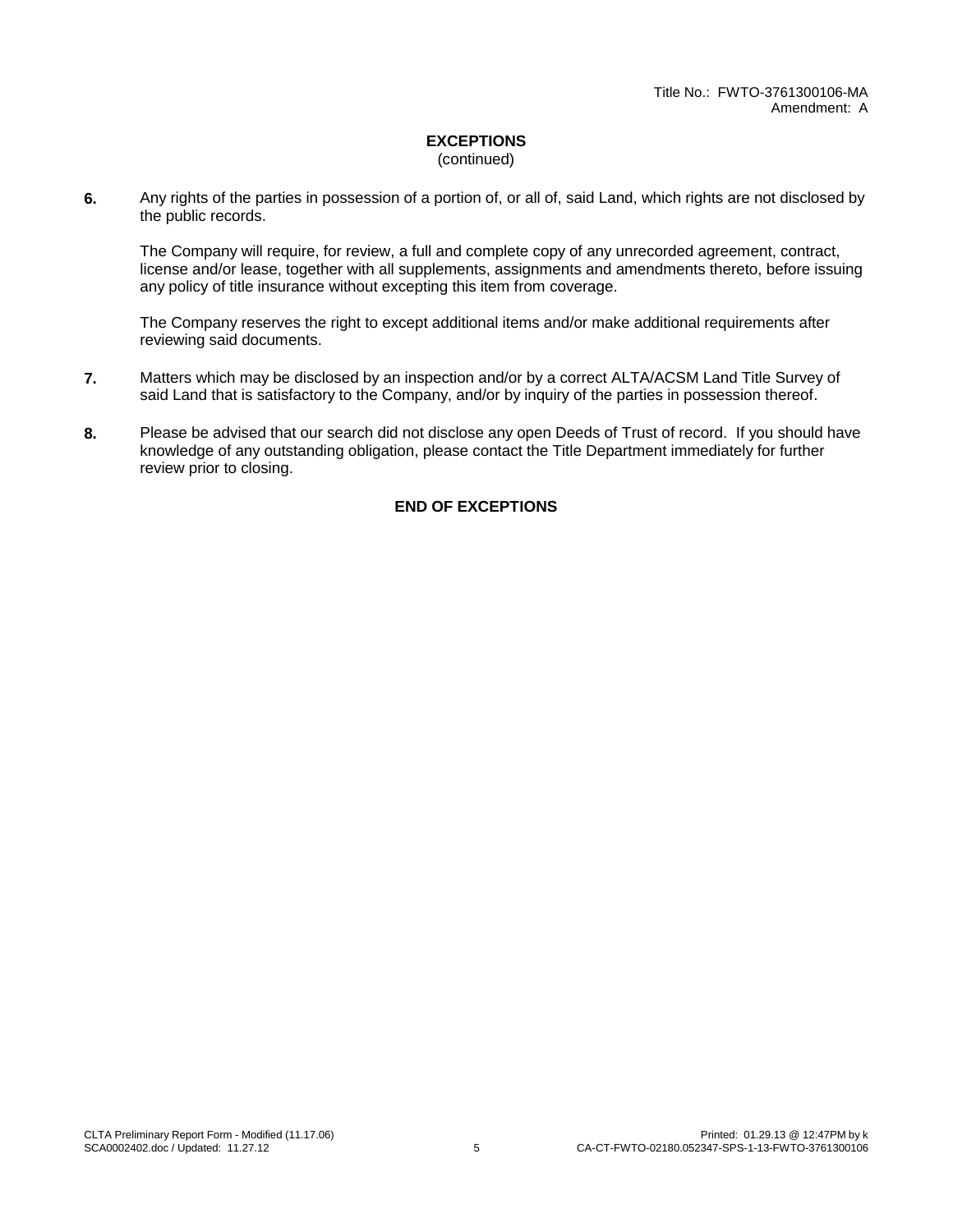## **NOTES**

- **Note 1.** Note: The current owner does NOT qualify for the \$20.00 discount pursuant to the coordinated stipulated judgments entered in actions filed by both the Attorney General and private class action plaintiffs, for the herein described Land.
- **Note 2.** Note: There are NO conveyances affecting said Land recorded within 24 months of the date of this report.
- Note 3. If a county recorder, title insurance company, escrow company, real estate broker, real estate agent or association provides a copy of a declaration, governing document or deed to any person, California law requires that the document provided shall include a statement regarding any unlawful restrictions. Said statement is to be in at least 14-point bold face type and may be stamped on the first page of any document provided or included as a cover page attached to the requested document. Should a party to this transaction request a copy of any document reported herein that fits this category, the statement is to be included in the manner described.
- **Note 4.** If this company is requested to disburse funds in connection with this transaction, Chapter 598, Statutes of 1989 mandates hold periods for checks deposited to escrow or sub-escrow accounts. The mandatory hold period for cashier's checks, certified checks and teller's checks is one business day after the day deposited. Other checks require a hold period of from two to five business days after the day deposited. In the event that the parties to the contemplated transaction wish to record prior to the time that the funds are available for disbursement (and subject to Company approval), the Company will require the prior written consent of the parties. Upon request, a form acceptable to the company authorizing said early recording may be provided to Escrow for execution.

## Wire Transfers

There is no mandated hold period for funds deposited by confirmed wire transfer. The Company may disburse such funds the same day.

Chicago Title Company will disburse by Wire (Wire-out) only collected funds or funds received by confirmed Wire (Wire-in). Wiring Instructions for Chicago Title Company, are as follows:

| Receiving Bank:             | Wells Fargo                        |
|-----------------------------|------------------------------------|
|                             | 707 Wilshire Blvd., 13th Fl        |
|                             | Los Angeles, CA 90017              |
| ABA Routing No.:            | 121000248                          |
| <b>Credit Account Name:</b> | Chicago Title Company              |
| Credit Account No.:         | 4124313990                         |
| Escrow No.:                 | [Include applicable Escrow Number] |

These wiring instructions are for this specific transaction involving the Title Department of the Chicago Title Company. These instructions therefore should not be used in other transactions without first verifying the information with our accounting department. It is imperative that the wire text be exactly as indicated. Any extraneous information may cause unnecessary delays in confirming the receipt of funds.

**Note 5.** Any documents being executed in conjunction with this transaction must be signed in the presence of an authorized Company employee, an authorized employee of an agent, an authorized employee of the insured lender, or by using Bancserv or other approved third-party service. If the above requirements cannot be met, please call the company at the number provided in this report.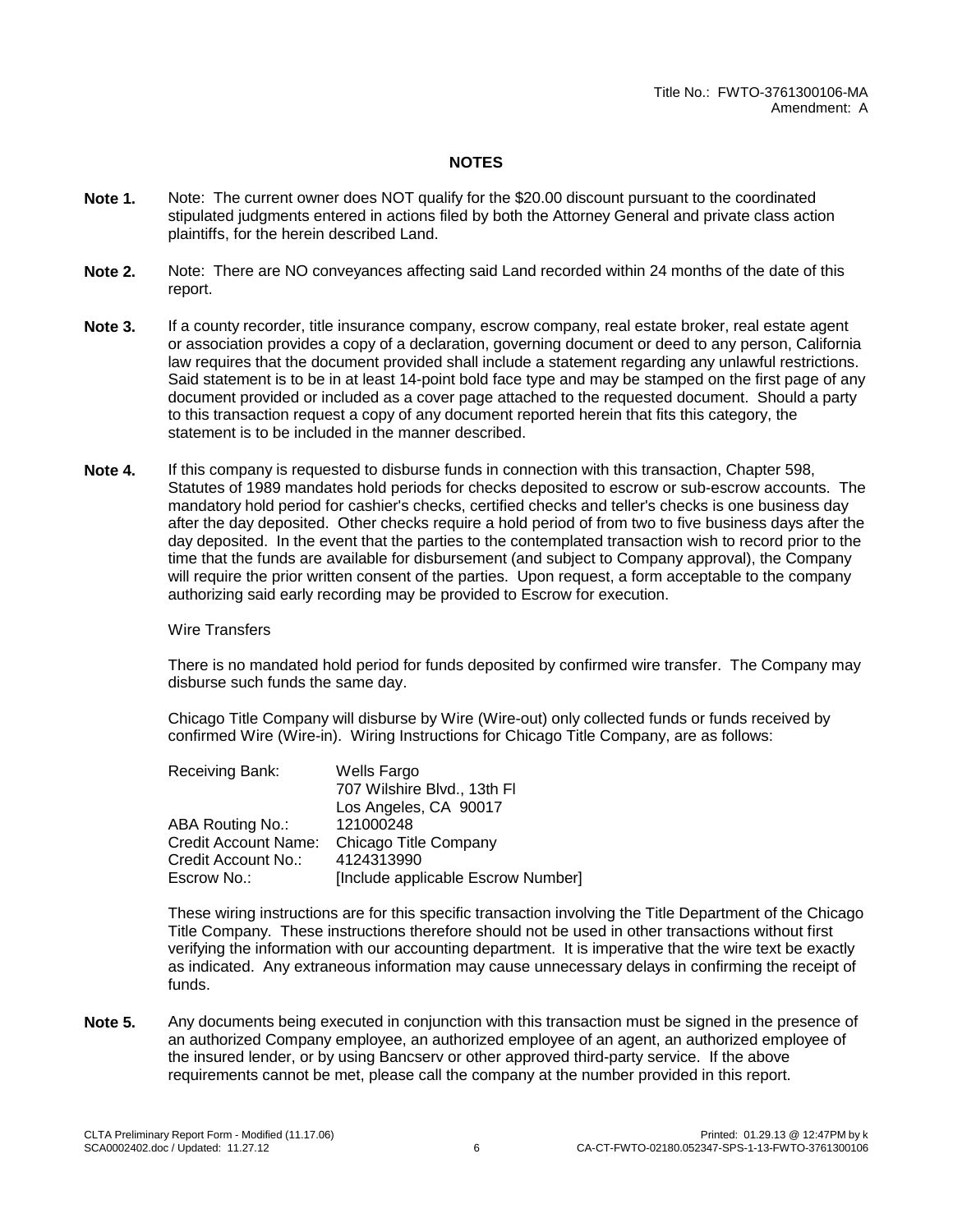Title No.: FWTO-3761300106-MA Amendment: A

**NOTES** (continued)

**END OF NOTES**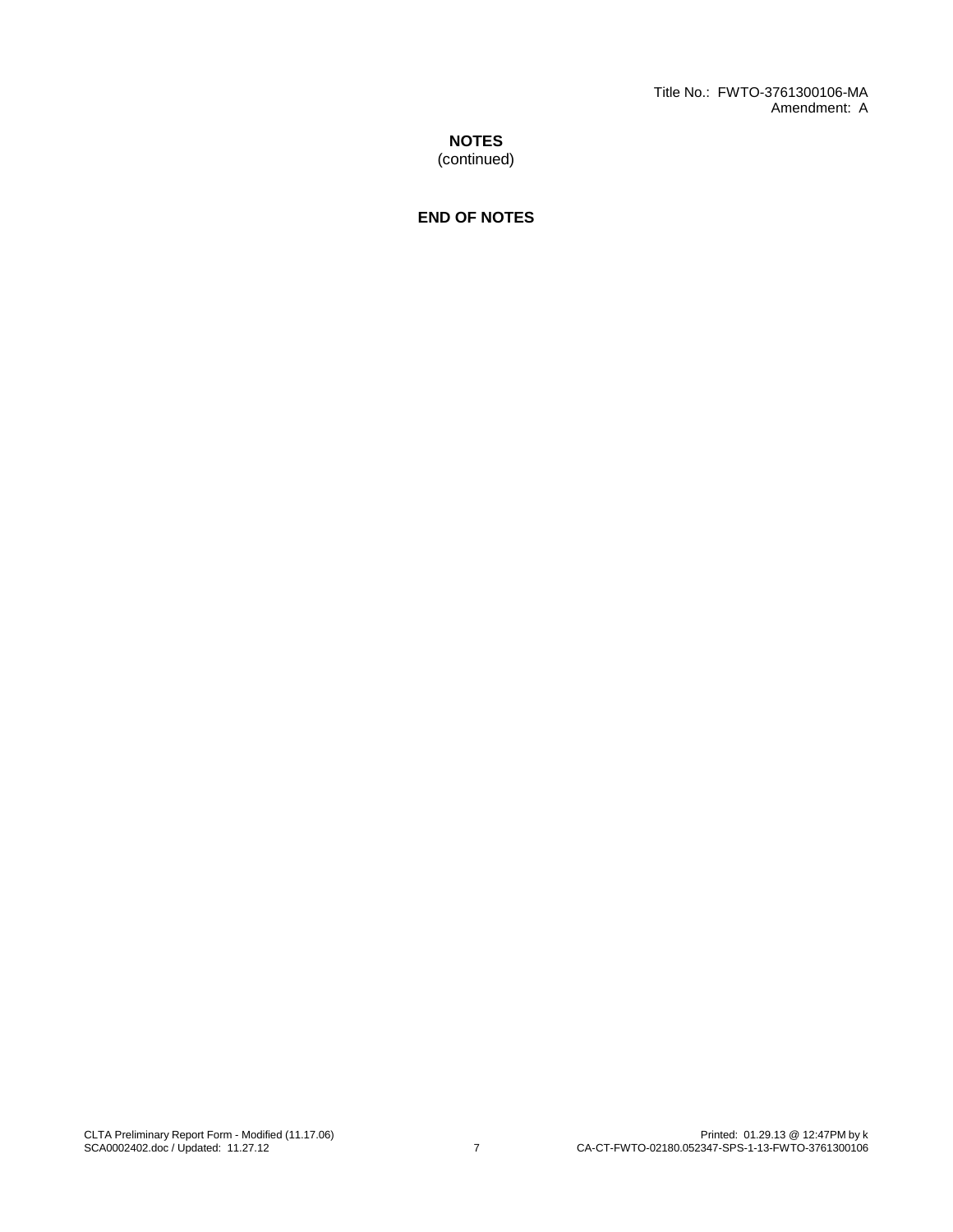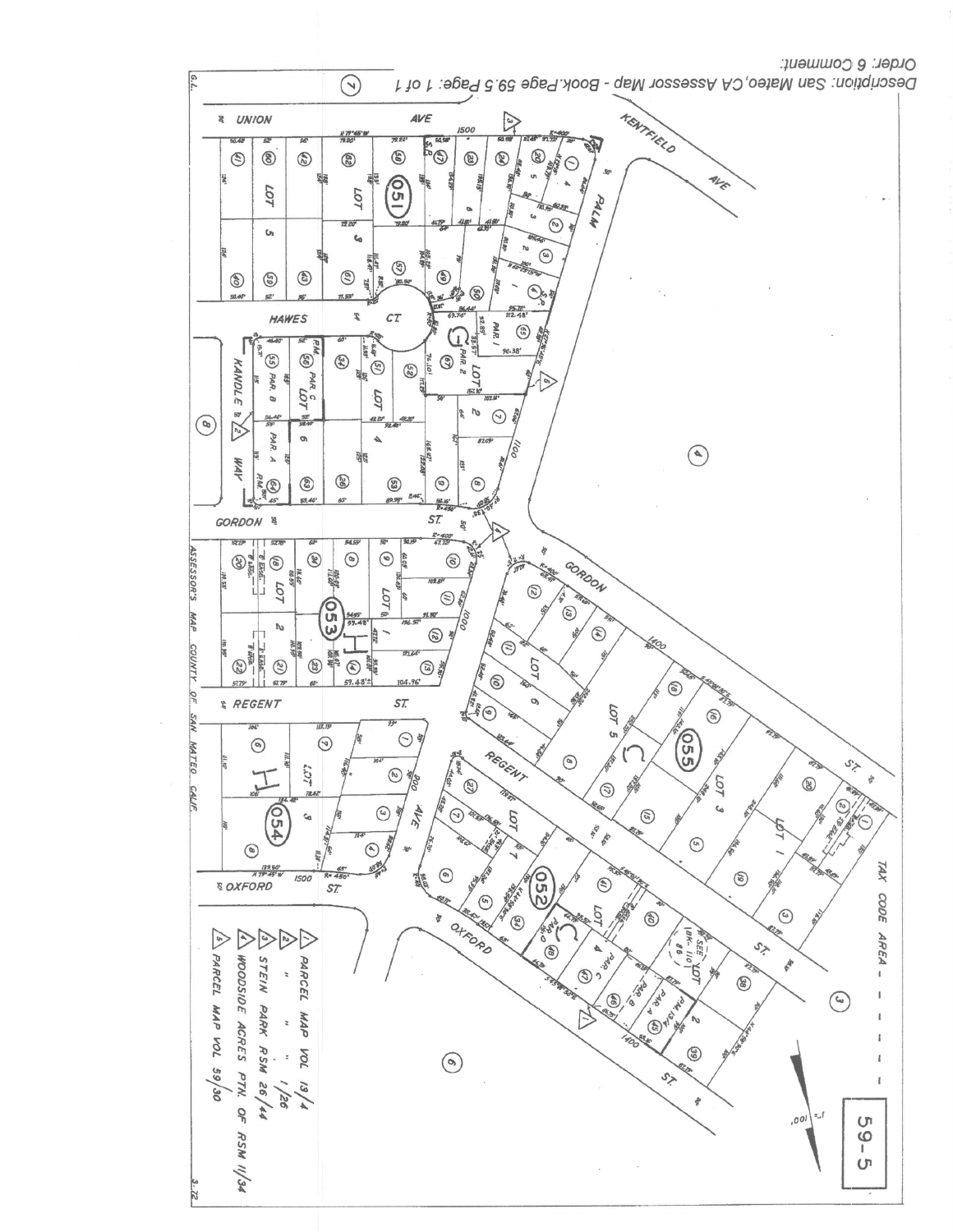You may be entitled to receive a Twenty And No/100 Dollars (\$20.00) discount on escrow services if you purchased, sold or refinanced residential property in California between May 19, 1995 and November 1, 2002. If you had more than one qualifying transaction, you may be entitled to multiple discounts.

If your previous transaction involved the same property that is subject of your current transaction, you do not have to do anything; the Company will provide the discount, provided you are paying for escrow or title services in this transaction.

If your previous transaction involved property different from the property that is subject of your current transaction, you must - prior to the close of the current transaction - inform the Company of the earlier transaction, provide the address of the property involved in the previous transaction, and the date or approximate date that the escrow closed to be eligible for the discount.

Unless you inform the Company of the prior transaction on property that is not the subject of this transaction, the Company has no obligation to conduct an investigation to determine if you qualify for a discount. If you provide the Company information concerning a prior transaction, the Company is required to determine if you qualify for a discount which is subject to other terms and conditions.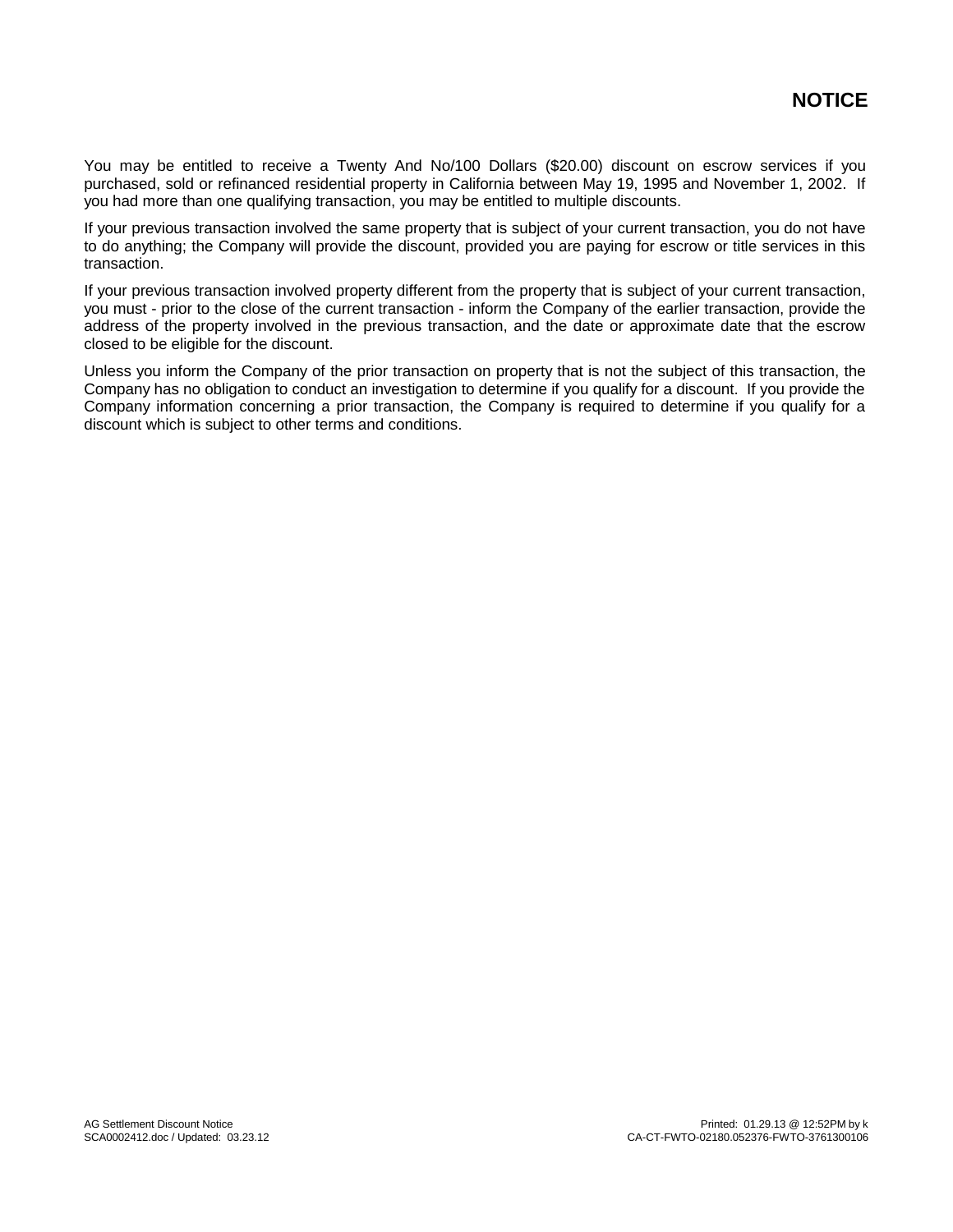

## **PRIVACY STATEMENT**

## **Effective Date: May 1, 2008**

## **Order No.:** FWTO-3761300106-VR

Fidelity National Financial, Inc. and its subsidiaries ("FNF") respect the privacy and security of your non-public personal information ("Personal Information") and protecting your Personal Information is one of our top priorities. This Privacy Statement explains FNF's privacy practices, including how we use the Personal Information we receive from you and from other specified sources, and to whom it may be disclosed. FNF follows the privacy practices described in this Privacy Statement and, depending on the business performed, FNF companies may share information as described herein.

## **PERSONAL INFORMATION COLLECTED**

We may collect Personal Information about you from the following sources:

- Information we receive from you on applications or other forms, such as your name, address, social security number, tax identification number, asset information, and income information;
- Information we receive from you through our Internet websites, such as your name, address, email address, Internet Protocol address, the website links you used to get to our websites, and your activity while using or reviewing our websites;
- Information about your transactions with or services performed by us, our affiliates, or others, such as information concerning your policy, premiums, payment history, information about your home or other real property, information from lenders and other third parties involved in such transaction, account balances, and credit card information; and
- Information we receive from consumer or other reporting agencies and publicly recorded documents.

## **DISCLOSURE OF PERSONAL INFORMATION**

We may provide your Personal Information (excluding information we receive from consumer or other credit reporting agencies) to various individuals and companies, as permitted by law, without obtaining your prior authorization. Such laws do not allow consumers to restrict these disclosures. Disclosures may include, without limitation, the following:

- To insurance agents, brokers, representatives, support organizations, or others to provide you with services you have requested, and to enable us to detect or prevent criminal activity, fraud, material misrepresentation, or nondisclosure in connection with an insurance transaction;
- To third-party contractors or service providers for the purpose of determining your eligibility for an insurance benefit or payment and/or providing you with services you have requested;
- To an insurance regulatory authority, or a law enforcement or other governmental authority, in a civil action, in connection with a subpoena or a governmental investigation;
- To companies that perform marketing services on our behalf or to other financial institutions with which we have joint marketing agreements and/or
- To lenders, lien holders, judgment creditors, or other parties claiming an encumbrance or an interest in title whose claim or interest must be determined, settled, paid or released prior to a title or escrow closing.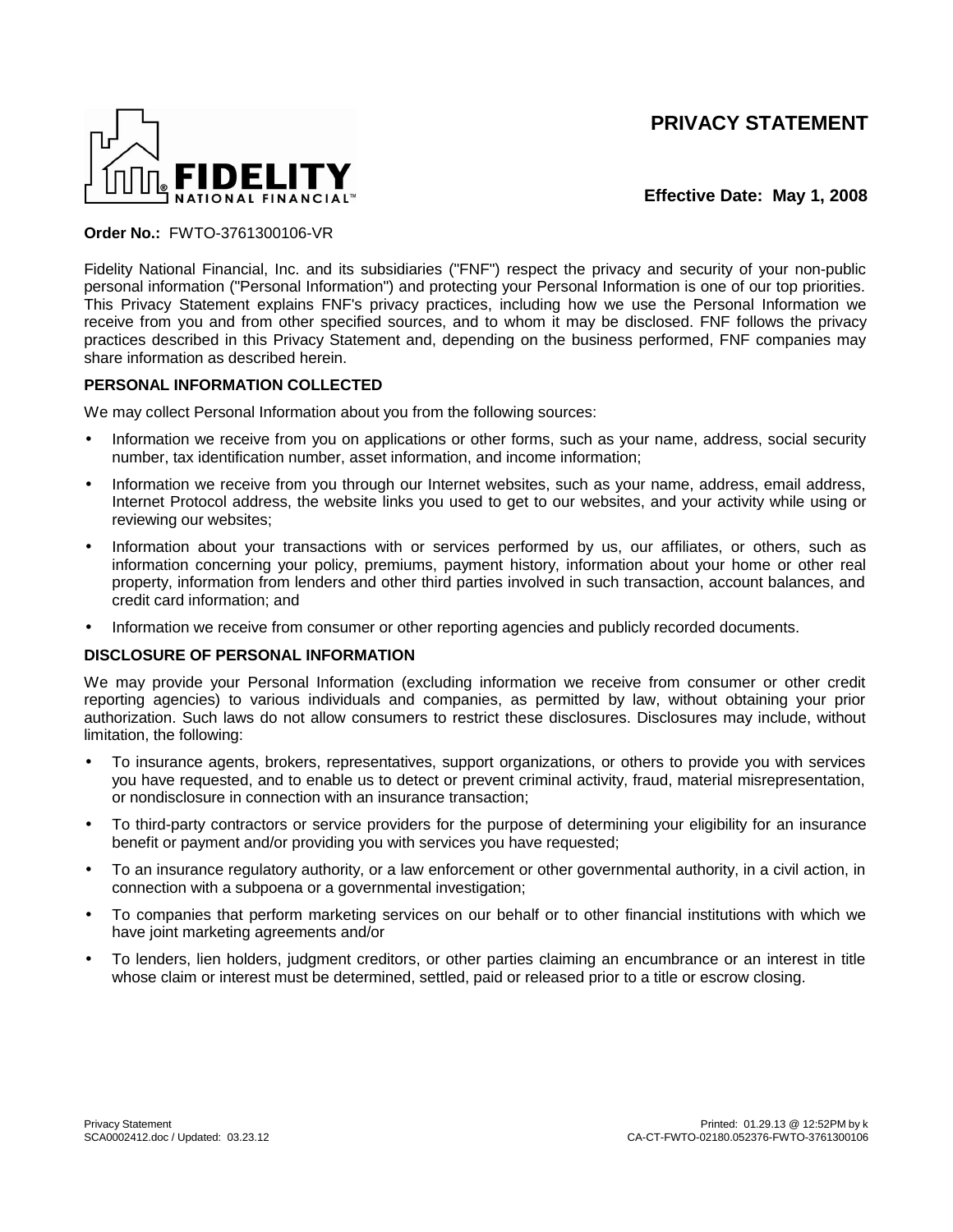## **PRIVACY STATEMENT**

Effective Date: May 1, 2008 (continued)

We may also disclose your Personal Information to others when we believe, in good faith, that such disclosure is reasonably necessary to comply with the law or to protect the safety of our customers, employees, or property and/or to comply with a judicial proceeding, court order or legal process.

## Disclosure to Affiliated Companies:

We are permitted by law to share your name, address and facts about your transaction with other FNF companies, such as insurance companies, agents, and other real estate service providers to provide you with services you have requested, for marketing or product development research, or to market products or services to you. We do not, however, disclose information we collect from consumer or credit reporting agencies with our affiliates or others without your consent, in conformity with applicable law, unless such disclosure is otherwise permitted by law.

#### Disclosure to Nonaffiliated Third Parties:

We do not disclose Personal Information about our customers or former customers to nonaffiliated third parties, except as outlined herein or as otherwise permitted by law.

## **CONFIDENTIALITY AND SECURITY OF PERSONAL INFORMATION**

We restrict access to Personal Information about you to those employees who need to know that information to provide products or services to you. We maintain physical, electronic, and procedural safeguards that comply with federal regulations to guard Personal Information.

## **ACCESS TO PERSONAL INFORMATION / REQUESTS FOR CORRECTION, AMENDMENT, OR DELETION OF PERSONAL INFORMATION**

As required by applicable law, we will afford you the right to access your Personal Information, under certain circumstances to find out to whom your Personal Information has been disclosed, and request correction or deletion of your Personal Information. However, FNF's current policy is to maintain customers' Personal Information for no less than your state's required record retention requirements for the purpose of handling future coverage claims.

For your protection, all requests made under this section must be in writing and must include your notarized signature to establish your identity. Where permitted by law, we may charge a reasonable fee to cover the costs incurred in responding to such requests. Please send requests to:

Chief Privacy Officer Fidelity National Financial, Inc. 601 Riverside Avenue Jacksonville, FL 32204

## **CHANGES TO THIS PRIVACY STATEMENT**

This Privacy Statement may be amended from time to time consistent with applicable privacy laws. When we amend this Privacy Statement, we will post a notice of such changes on our website. The effective date of this Privacy Statement, as stated above, indicates the last time this Privacy Statement was revised or materially changed.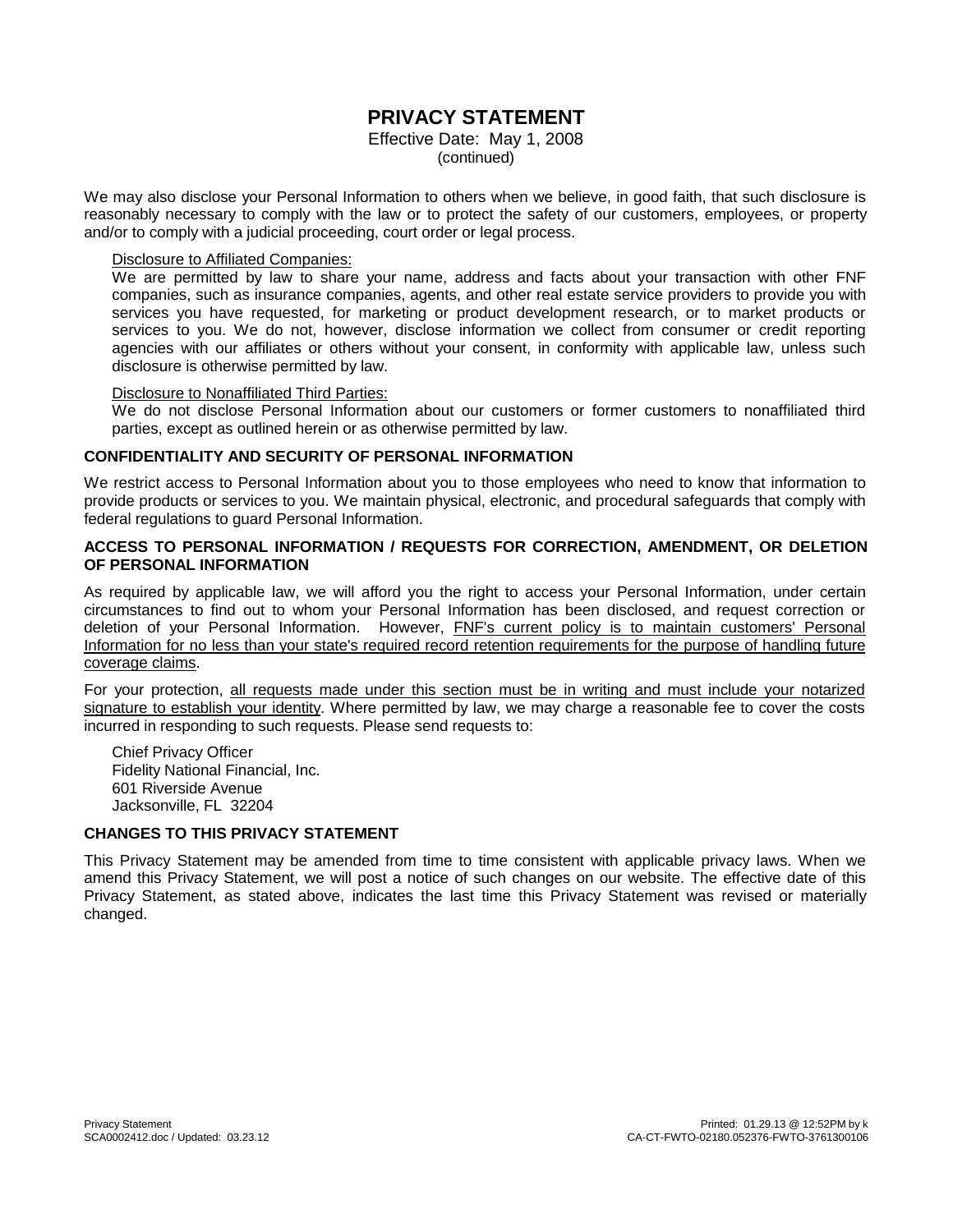## **ATTACHMENT ONE**

## **AMERICAN LAND TITLE ASSOCIATION RESIDENTIAL TITLE INSURANCE POLICY (6-1-87) EXCLUSIONS**

In addition to the Exceptions in Schedule B, you are not insured against loss, costs, attorneys' fees, and expenses resulting from:

- 1. Governmental police power, and the existence or violation of any law or government regulation. This includes building and zoning ordinances and also laws and regulations concerning:
	- land use
	- improvements on the land
	- land division
	- environmental protection

This exclusion does not apply to violations or the enforcement of these matters which appear in the public records at policy date.

This exclusion does not limit the zoning coverage described in Items 12 and 13 of Covered Title Risks.

- 2. The right to take the land by condemning it, unless:
	- a notice of exercising the right appears in the public records on the Policy Date
	- the taking happened prior to the Policy Date and is binding on you if you bought the land without knowledge of the taking
- 3. Title Risks:
	- that are created, allowed, or agreed to by you
	- that are known to you, but not to us, on the Policy Date-unless they appeared in the public records
	- that result in no loss to you
	- that first affect your title after the Policy Date this does not limit the labor and material lien coverage in Item 8 of Covered Title Risks
- 4. Failure to pay value for your title.
- 5. Lack of a right:
	- to any land outside the area specifically described and referred to in Item 3 of Schedule A
	- or
		- in streets, alleys, or waterways that touch your land

This exclusion does not limit the access coverage in Item 5 of Covered Title Risks.

In addition to the Exclusions, you are not insured against loss, costs, attorneys' fees, and the expenses resulting from:

- 1. Any rights, interests, or claims of parties in possession of the land not shown by the public records.
- 2. Any easements or liens not shown by the public records. This does not limit the lien coverage in Item 8 of Covered Title Risks.
- 3. Any facts about the land which a correct survey would disclose and which are not shown by the public records. This does not limit the forced removal coverage in Item 12 of Covered Title Risks.
- 4. Any water rights or claims or title to water in or under the land, whether or not shown by the public records.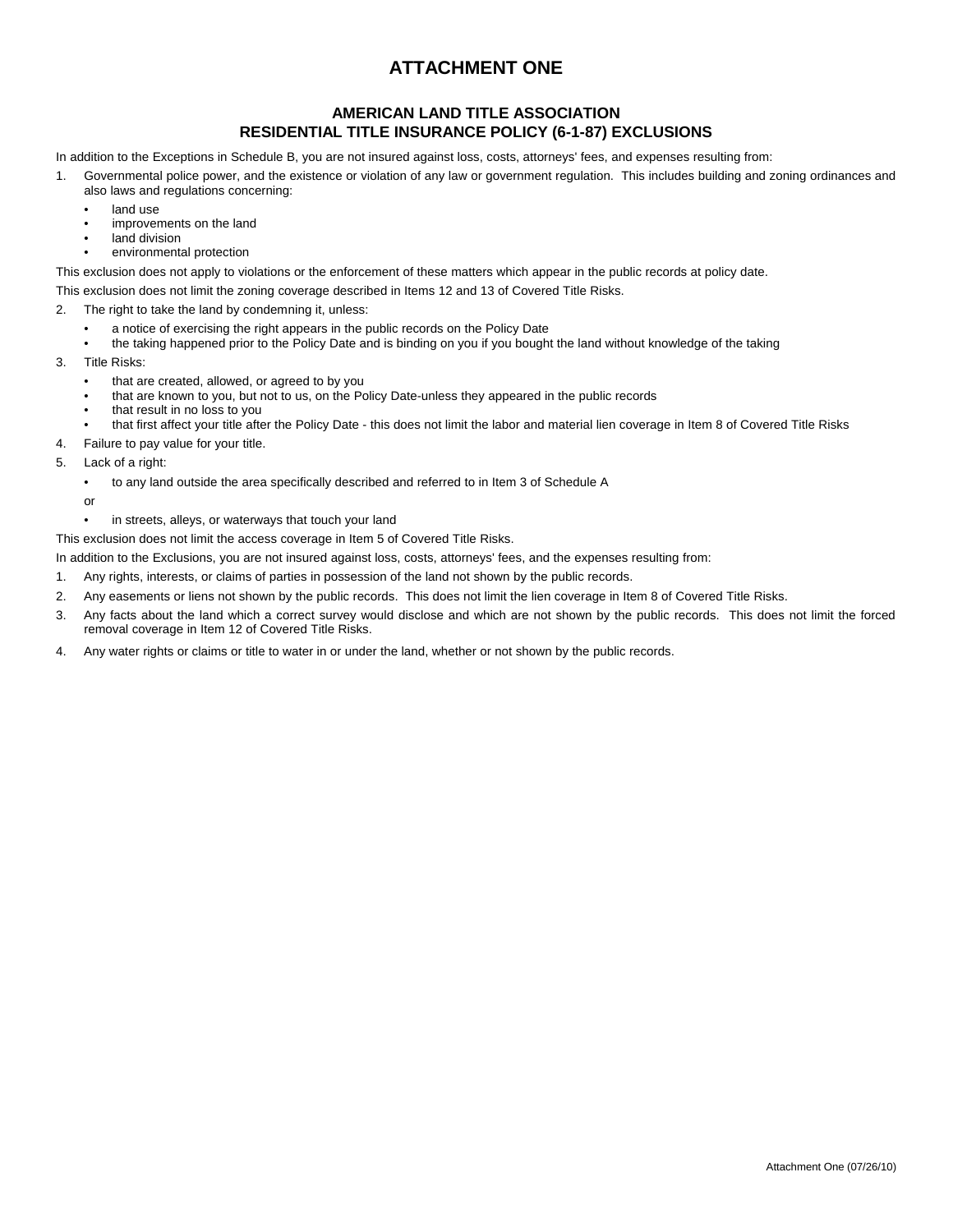#### **CALIFORNIA LAND TITLE ASSOCIATION STANDARD COVERAGE POLICY - 1990 EXCLUSIONS FROM COVERAGE**

The following matters are expressly excluded from the coverage of this policy and the Company will not pay loss or damage, costs, attorneys' fees or expenses which arise by reason of:

- 1. (a) Any law, ordinance or governmental regulation (including but not limited to building and zoning laws, ordinances, or regulations) restricting, regulating, prohibiting or relating (i) the occupancy, use, or enjoyment of the land; (ii) the character, dimensions or location of any improvement now or hereafter erected on the land; (iii) a separation in ownership or a change in the dimensions or area of the land or any parcel of which the land is or was a part; or (iv) environmental protection, or the effect of any violation of these laws, ordinances or governmental regulations, except to the extent that a notice of the enforcement thereof or a notice of a defect, lien or encumbrance resulting from a violation or alleged violation affecting the land has been recorded in the public records at Date of Policy.
	- (b) Any governmental police power not excluded by (a) above, except to the extent that a notice of the exercise thereof or a notice of a defect, lien or encumbrance resulting from a violation or alleged violation affecting the land has been recorded in the public records at Date of Policy.
- 2. Rights of eminent domain unless notice of the exercise thereof has been recorded in the public records at Date of Policy, but not excluding from coverage any taking which has occurred prior to Date of Policy which would be binding on the rights of a purchaser for value without knowledge.
- 3. Defects, liens, encumbrances, adverse claims, or other matters:
	- (a) whether or not recorded in the public records at Date of Policy, but created, suffered, assumed or agreed to by the insured claimant;
	- (b) not known to the Company, not recorded in the public records at Date of Policy, but known to the insured claimant and not disclosed in writing to the Company by the insured claimant prior to the date the insured claimant became an insured under this policy;
	- (c) resulting in no loss or damage to the insured claimant;
	- (d) attaching or created subsequent to Date of Policy; or
	- (e) resulting in loss or damage which would not have been sustained if the insured claimant had paid value for the insured mortgage or for the estate or interest insured by this policy.
- 4. Unenforceability of the lien of the insured mortgage because of the inability or failure of the insured at Date of Policy, or the inability or failure of any subsequent owner of the indebtedness, to comply with the applicable doing business laws of the state in which the land is situated.
- 5. Invalidity or unenforceability of the lien of the insured mortgage, or claim thereof, which arises out of the transaction evidenced by the insured mortgage and is based upon usury or any consumer credit protection or truth in lending law.
- 6. Any claim, which arises out of the transaction vesting in the insured the estate or interest insured by this policy or the transaction creating the interest of the insured lender, by reason of the operation of federal bankruptcy, state insolvency or similar creditors' rights laws.

## **SCHEDULE B, PART I EXCEPTIONS FROM COVERAGE**

This policy does not insure against loss or damage (and the Company will not pay costs, attorneys' fees or expenses) which arise by reason of:

#### **PART I**

- 1. Taxes or assessments which are not shown as existing liens by the records of any taxing authority that levies taxes or assessments on real property or by the public records. Proceedings by a public agency which may result in taxes or assessments, or notices of such proceedings, whether or not shown by the records of such agency or by the public records.
- 2. Any facts, rights, interests or claims which are not shown by the public records but which could be ascertained by an inspection of the land or which may be asserted by persons in possession thereof.
- 3. Easements, liens or encumbrances, or claims thereof, not shown by the public records.
- 4. Discrepancies, conflicts in boundary lines, shortage in area, encroachments, or any other facts which a correct survey would disclose, and which are not shown by the public records.
- 5. (a) Unpatented mining claims; (b) reservations or exceptions in patents or in Acts authorizing the issuance thereof; (c) water rights, claims or title to water, whether or not the matters excepted under (a), (b), or (c) are shown by the public records.
- 6. Any lien or right to a lien for services, labor or material not shown by the Public Records.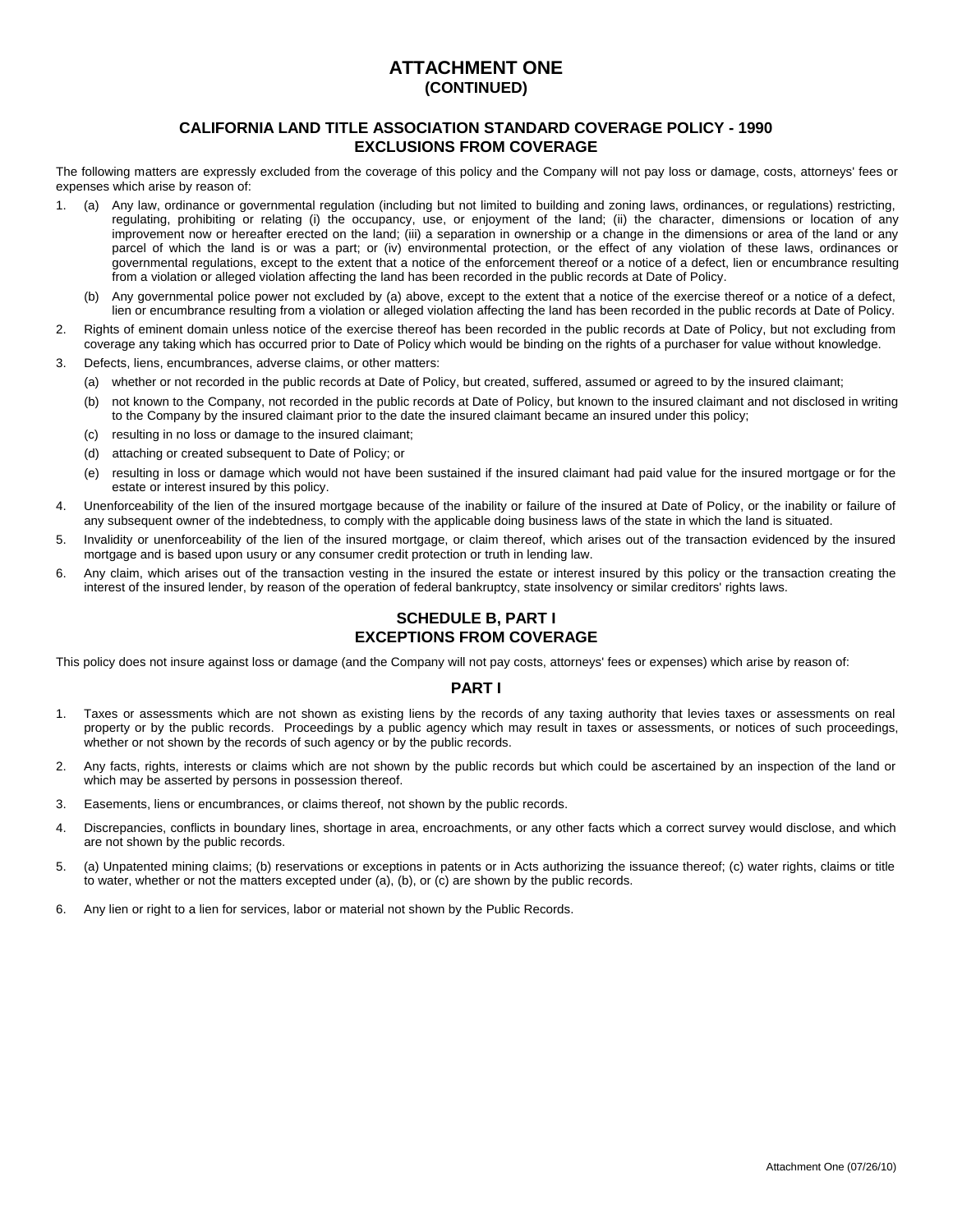#### **FORMERLY AMERICAN LAND TITLE ASSOCIATION LOAN POLICY (10-17-92) WITH A.L.T.A. ENDORSEMENT-FORM 1 COVERAGE EXCLUSIONS FROM COVERAGE**

The following matters are expressly excluded from the coverage of this policy and the Company will not pay loss or damage, costs, attorneys' fees or expenses which arise by reason of:

- 1. (a) Any law, ordinance or governmental regulation (including but not limited to building and zoning laws, ordinances, or regulations) restricting, regulating, prohibiting or relating to (i) the occupancy, use, or enjoyment of the land; (ii) the character, dimensions or location of any improvement now or hereafter erected on the land; (iii) a separation in ownership or a change in the dimensions or area of the land or any parcel of which the land is or was a part; or (iv) environmental protection, or the effect of any violation of these laws, ordinances or governmental regulations, except to the extent that a notice of the enforcement thereof or a notice of a defect, lien or encumbrance resulting from a violation or alleged violation affecting the land has been recorded in the public records at Date of Policy.
	- (b) Any governmental police power not excluded by (a) above, except to the extent that a notice of the exercise thereof or a notice of a defect, lien or encumbrance resulting from a violation or alleged violation affecting the land has been recorded in the public records at Date of Policy.
- 2. Rights of eminent domain unless notice of the exercise thereof has been recorded in the public records at Date of Policy, but not excluding from coverage any taking which has occurred prior to Date of Policy which would be binding on the rights of a purchaser for value without knowledge.
- 3. Defects, liens, encumbrances, adverse claims, or other matters:
	- (a) created, suffered, assumed or agreed to by the insured claimant;
		- (b) not known to the Company, not recorded in the public records at Date of Policy, but known to the insured claimant and not disclosed in writing to the Company by the insured claimant prior to the date the insured claimant became an insured under this policy;
		- (c) resulting in no loss or damage to the insured claimant;
		- (d) attaching or created subsequent to Date of Policy (except to the extent that this policy insures the priority of the lien of the insured mortgage over any statutory lien for services, labor or material or to the extent insurance is afforded herein as to assessments for street improvements under construction or completed at Date of Policy); or
		- (e) resulting in loss or damage which would not have been sustained if the insured claimant had paid value for the insured mortgage.
- 4. Unenforceability of the lien of the insured mortgage because of the inability or failure of the insured at Date of Policy, or the inability or failure of any subsequent owner of the indebtedness, to comply with applicable doing business laws of the state in which the land is situated.
- 5. Invalidity or unenforceability of the lien of the insured mortgage, or claim thereof, which arises out of the transaction evidenced by the insured mortgage and is based upon usury or any consumer credit protection or truth in lending law.
- 6. Any statutory lien for services, labor or materials (or the claim of priority of any statutory lien for services, labor or materials over the lien of the insured mortgage) arising from an improvement or work related to the land which is contracted for and commenced subsequent to Date of Policy and is not financed in whole or in part by proceeds of the indebtedness secured by the insured mortgage which at Date of Policy the insured has advanced or is obligated to advance.
- Any claim, which arises out of the transaction creating the interest of the mortgagee insured by this policy, by reason of the operation of federal bankruptcy, state insolvency, or similar creditors' rights laws, that is based on:
	- (i) the transaction creating the interest of the insured mortgagee being deemed a fraudulent conveyance or fraudulent transfer; or
	- (ii) the subordination of the interest of the insured mortgagee as a result of the application of the doctrine of equitable subordination; or
	- (iii) the transaction creating the interest of the insured mortgagee being deemed a preferential transfer except where the preferential transfer results from the failure:
		- (a) to timely record the instrument of transfer; or
		- (b) of such recordation to impart notice to a purchaser for value or a judgment or lien creditor.
			- The above policy form may be issued to afford either Standard Coverage or Extended Coverage.

In addition to the above Exclusions from Coverage, the Exceptions from Coverage in a Standard Coverage policy will also include the following Exceptions from Coverage:

## **EXCEPTIONS FROM COVERAGE**

This policy does not insure against loss or damage (and the Company will not pay costs, attorneys' fees or expenses) which arise by reason of:

- Taxes or assessments which are not shown as existing liens by the records of any taxing authority that levies taxes or assessments on real property or by the public records. Proceedings by a public agency which may result in taxes or assessments, or notices of such proceedings, whether or not shown by the records of such agency or by the public records.
- 2. Any facts, rights, interests or claims which are not shown by the public records but which could be ascertained by an inspection of the land or which may be asserted by persons in possession thereof.
- 3. Easements, liens or encumbrances, or claims thereof, not shown by the public records.
- 4. Discrepancies, conflicts in boundary lines, shortage in area, encroachments, or any other facts which a correct survey would disclose, and which are not shown by the public records.
- 5. (a) Unpatented mining claims; (b) reservations or exceptions in patents or in Acts authorizing the issuance thereof; (c) water rights, claims or title to water, whether or not the matters excepted under (a), (b) or (c) are shown by the public records.
- 6. Any lien or right to a lien for services, labor or material not shown by the Public Records.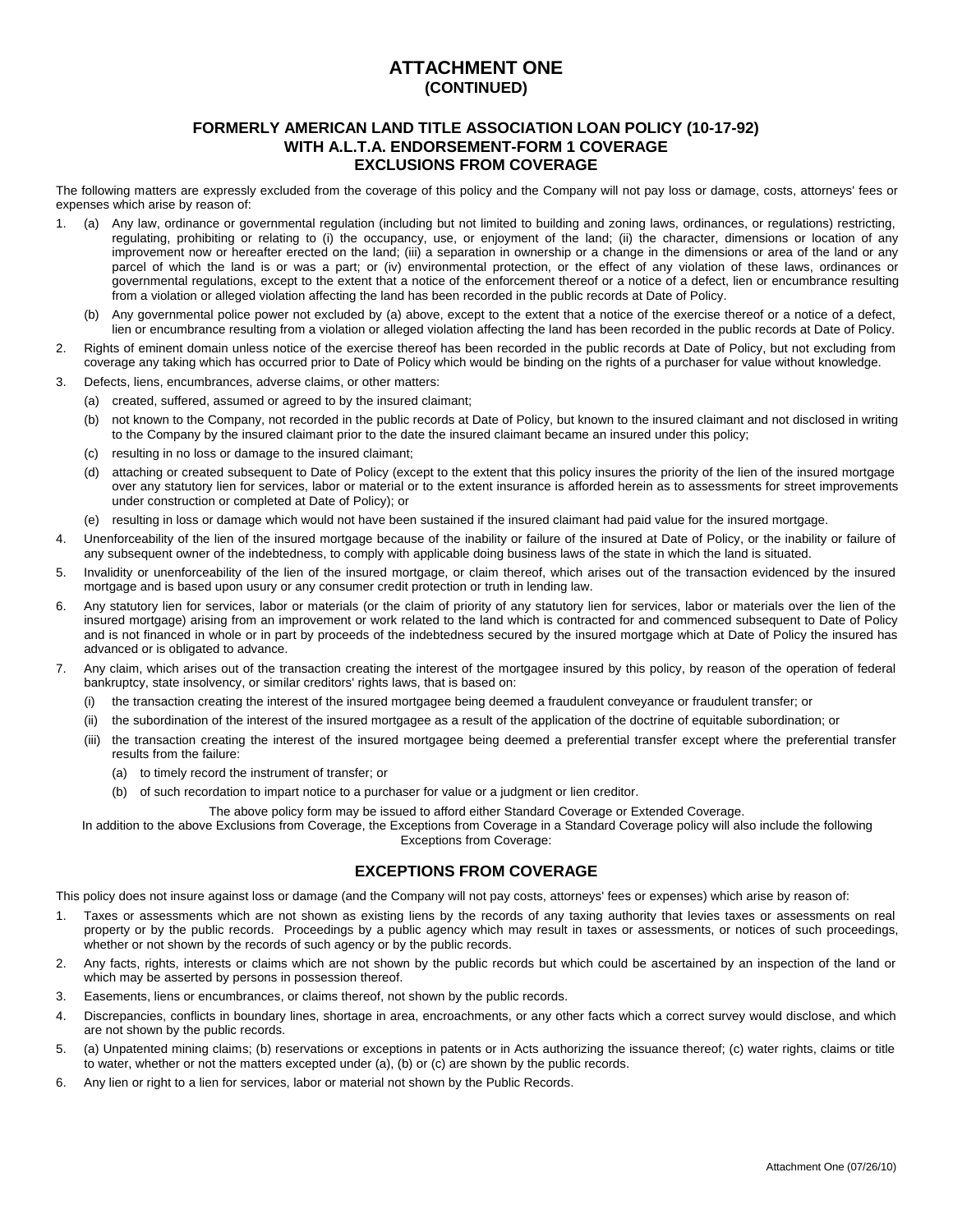#### **2006 AMERICAN LAND TITLE ASSOCIATION LOAN POLICY (06-17-06) EXCLUSIONS FROM COVERAGE**

The following matters are expressly excluded from the coverage of this policy, and the Company will not pay loss or damage, costs, attorneys' fees, or expenses that arise by reason of:

- 1. (a) Any law, ordinance, permit, or governmental regulation (including those relating to building and zoning) restricting, regulating, prohibiting, or relating to
	- (i) the occupancy, use, or enjoyment of the Land;
	- (ii) the character, dimensions, or location of any improvement erected on the Land;
	- (iii) the subdivision of land; or
	- (iv) environmental protection;

or the effect of any violation of these laws, ordinances, or governmental regulations. This Exclusion 1(a) does not modify or limit the coverage provided under Covered Risk 5.

- (b) Any governmental police power. This Exclusion 1(b) does not modify or limit the coverage provided under Covered Risk 6.
- 2. Rights of eminent domain. This Exclusion does not modify or limit the coverage provided under Covered Risk 7 or 8.
- 3. Defects, liens, encumbrances, adverse claims, or other matters
	- (a) created, suffered, assumed, or agreed to by the Insured Claimant;
	- (b) not Known to the Company, not recorded in the Public Records at Date of Policy, but Known to the Insured Claimant and not disclosed in writing to the Company by the Insured Claimant prior to the date the Insured Claimant became an Insured under this policy;
	- (c) resulting in no loss or damage to the Insured Claimant;
	- (d) attaching or created subsequent to Date of Policy (however, this does not modify or limit the coverage provided under Covered Risk 11, 13, or 14); or
	- (e) resulting in loss or damage that would not have been sustained if the Insured Claimant had paid value for the Insured Mortgage.
- 4. Unenforceability of the lien of the Insured Mortgage because of the inability or failure of an Insured to comply with applicable doing-business laws of the state where the Land is situated.
- 5. Invalidity or unenforceability in whole or in part of the lien of the Insured Mortgage that arises out of the transaction evidenced by the Insured Mortgage and is based upon usury or any consumer credit protection or truth-in-lending law.
- 6. Any claim, by reason of the operation of federal bankruptcy, state insolvency, or similar creditors' rights laws, that the transaction creating the lien of the Insured Mortgage, is
	- (a) a fraudulent conveyance or fraudulent transfer, or
	- (b) a preferential transfer for any reason not stated in Covered Risk 13(b) of this policy.
- 7. Any lien on the Title for real estate taxes or assessments imposed by governmental authority and created or attaching between Date of Policy and the date of recording of the Insured Mortgage in the Public Records. This Exclusion does not modify or limit the coverage provided under Covered Risk 11(b).

The above policy form may be issued to afford either Standard Coverage or Extended Coverage.

In addition to the above Exclusions from Coverage, the Exceptions from Coverage in a Standard Coverage policy will also include the following Exceptions from Coverage:

#### **EXCEPTIONS FROM COVERAGE**

This policy does not insure against loss or damage (and the Company will not pay costs, attorneys' fees or expenses) that arise by reason of:

- 1. (a) Taxes or assessments that are not shown as existing liens by the records of any taxing authority that levies taxes or assessments on real property or by the Public Records; (b) proceedings by a public agency that may result in taxes or assessments, or notices of such proceedings, whether or not shown by the records of such agency or by the Public Records.
- 2. Any facts, rights, interests, or claims that are not shown by the Public Records but that could be ascertained by an inspection of the Land or that may be asserted by persons in possession of the Land.
- 3. Easements, liens or encumbrances, or claims thereof, not shown by the Public Records.
- 4. Any encroachment, encumbrance, violation, variation, or adverse circumstance affecting the Title that would be disclosed by an accurate and complete land survey of the Land and not shown by the Public Records.
- 5. (a) Unpatented mining claims; (b) reservations or exceptions in patents or in Acts authorizing the issuance thereof; (c) water rights, claims or title to water, whether or not the matters excepted under (a), (b), or (c) are shown by the Public Records.
- 6. Any lien or right to a lien for services, labor or material not shown by the Public Records.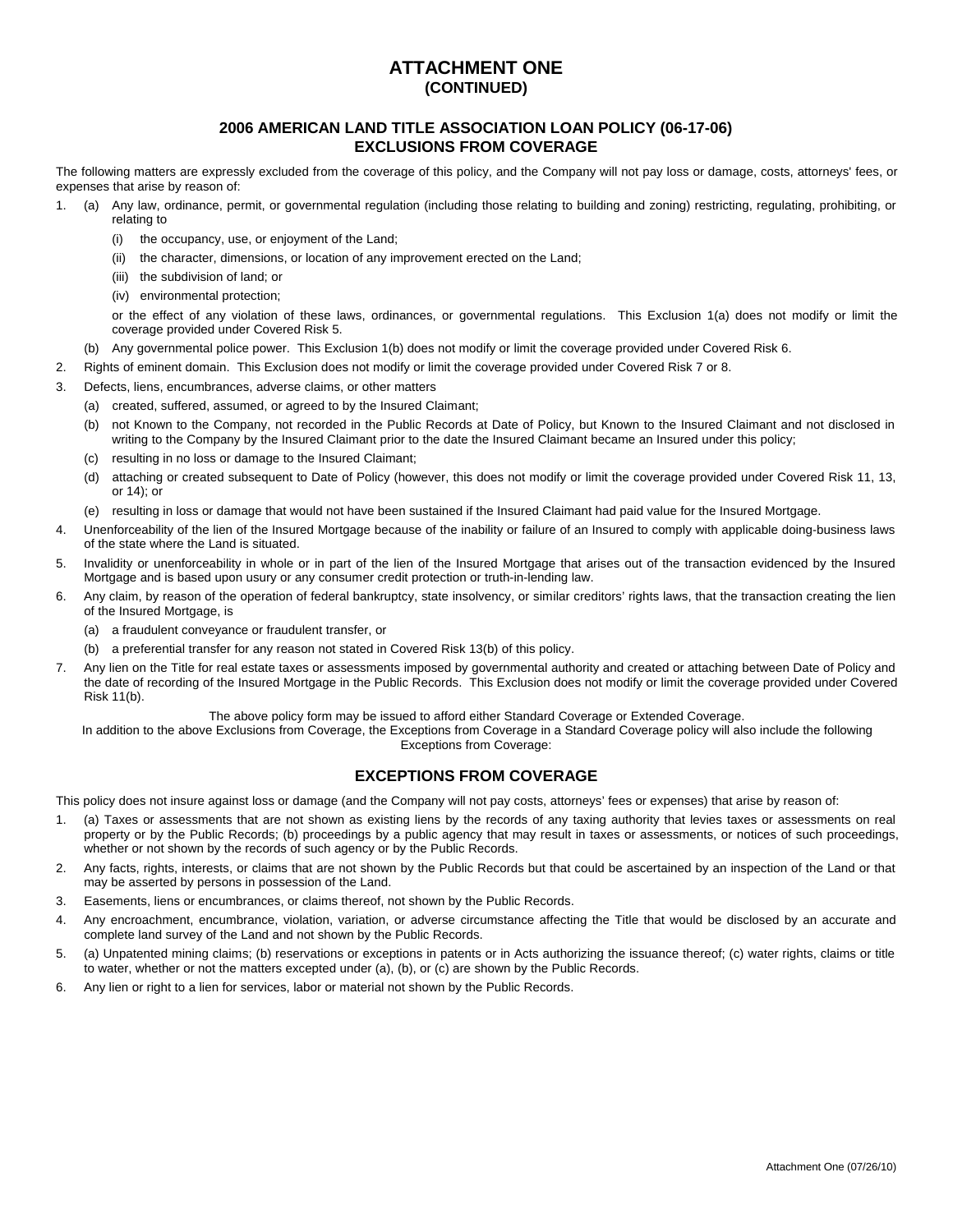#### **FORMERLY AMERICAN LAND TITLE ASSOCIATION OWNER'S POLICY (10-17-92) EXCLUSIONS FROM COVERAGE**

The following matters are expressly excluded from the coverage of this policy and the Company will not pay loss or damage, costs, attorneys' fees or expenses which arise by reason of:

- 1. (a) Any law, ordinance or governmental regulation (including but not limited to building and zoning laws, ordinances, or regulations) restricting, regulating, prohibiting or relating to (i) the occupancy, use, or enjoyment of the land; (ii) the character, dimensions or location of any improvement now or hereafter erected on the land; (iii) a separation in ownership or a change in the dimensions or area of the land or any parcel of which the land is or was a part; or (iv) environmental protection, or the effect of any violation of these laws, ordinances or governmental regulations, except to the extent that a notice of the enforcement thereof or a notice of a defect, lien or encumbrance resulting from a violation or alleged violation affecting the land has been recorded in the public records at Date of Policy.
	- (b) Any governmental police power not excluded by (a) above, except to the extent that a notice of the exercise thereof or a notice of a defect, lien or encumbrance resulting from a violation or alleged violation affecting the land has been recorded in the public records at Date of Policy.
- 2. Rights of eminent domain unless notice of the exercise thereof has been recorded in the public records at Date of Policy, but not excluding from coverage any taking which has occurred prior to Date of Policy which would be binding on the rights of a purchaser for value without knowledge.
- 3. Defects, liens, encumbrances, adverse claims, or other matters:
	- (a) created, suffered, assumed or agreed to by the insured claimant;
	- (b) not known to the Company, not recorded in the public records at Date of Policy, but known to the insured claimant and not disclosed in writing to the Company by the insured claimant prior to the date the insured claimant became an insured under this policy;
	- (c) resulting in no loss or damage to the insured claimant;
	- (d) attaching or created subsequent to Date of Policy, or
	- (e) resulting in loss or damage which would not have been sustained if the insured claimant had paid value for the estate or interest insured by this policy.
- 4. Any claim, which arises out of the transaction vesting in the insured the estate or interest insured by this policy, by reason of the operation of federal bankruptcy, state insolvency, or similar creditors' rights laws, that is based on:
	- (i) the transaction creating the estate or interest insured by this policy being deemed a fraudulent conveyance or fraudulent transfer; or
	- (ii) the transaction creating the estate or interest insured by this policy being deemed a preferential transfer except where the preferential transfer results from the failure:
		- (a) to timely record the instrument of transfer; or
		- (b) of such recordation to impart notice to a purchaser for value or a judgment or lien creditor.

The above policy form may be issued to afford either Standard Coverage or Extended Coverage.

In addition to the above Exclusions from Coverage, the Exceptions from Coverage in a Standard Coverage policy will also include the following Exceptions from Coverage:

#### **EXCEPTIONS FROM COVERAGE**

This policy does not insure against loss or damage (and the Company will not pay costs, attorneys' fees or expenses) which arise by reason of:

- 1. Taxes or assessments which are not shown as existing liens by the records of any taxing authority that levies taxes or assessments on real property or by the public records. Proceedings by a public agency which may result in taxes or assessments, or notices of such proceedings, whether or not shown by the records of such agency or by the public records.
- 2. Any facts, rights, interests or claims which are not shown by the public records but which could be ascertained by an inspection of the land or which may be asserted by persons in possession thereof.
- 3. Easements, liens or encumbrances, or claims thereof, not shown by the public records.
- 4. Discrepancies, conflicts in boundary lines, shortage in area, encroachments, or any other facts which a correct survey would disclose, and which are not shown by the public records.
- 5. (a) Unpatented mining claims; (b) reservations or exceptions in patents or in Acts authorizing the issuance thereof; (c) water rights, claims or title to water, whether or not the matters excepted under (a), (b) or (c) are shown by the public records.
- 6. Any lien or right to a lien for services, labor or material not shown by the Public Records.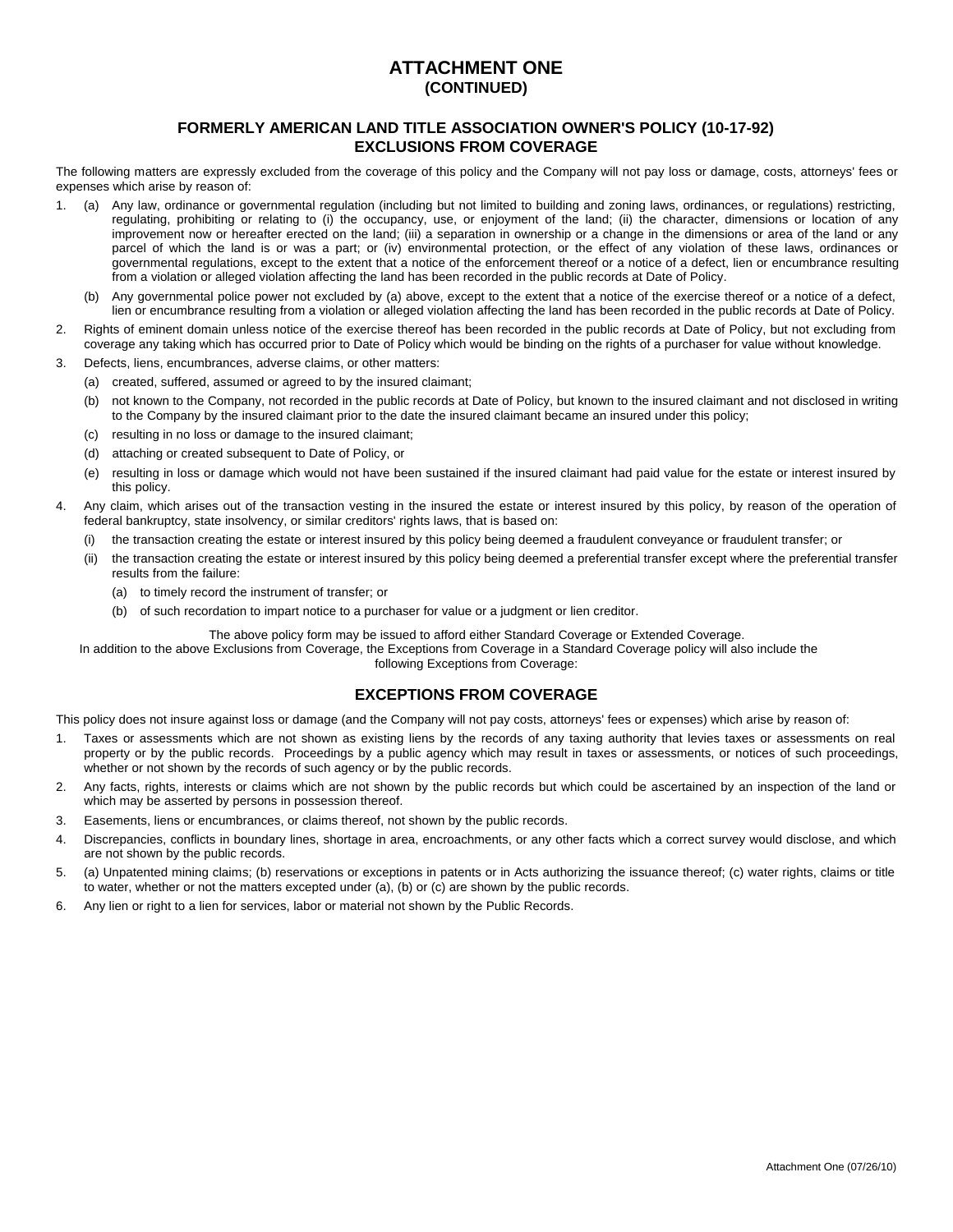#### **2006 AMERICAN LAND TITLE ASSOCIATION OWNER'S POLICY (06-17-06) EXCLUSIONS FROM COVERAGE**

The following matters are expressly excluded from the coverage of this policy, and the Company will not pay loss or damage, costs, attorneys' fees, or expenses that arise by reason of:

- 1. (a) Any law, ordinance, permit, or governmental regulation (including those relating to building and zoning) restricting, regulating, prohibiting, or relating to
	- (i) the occupancy, use, or enjoyment of the Land;
	- (ii) the character, dimensions, or location of any improvement erected on the Land;
	- (iii) the subdivision of land; or
	- (iv) environmental protection;

or the effect of any violation of these laws, ordinances, or governmental regulations. This Exclusion 1(a) does not modify or limit the coverage provided under Covered Risk 5.

- (b) Any governmental police power. This Exclusion 1(b) does not modify or limit the coverage provided under Covered Risk 6.
- 2. Rights of eminent domain. This Exclusion does not modify or limit the coverage provided under Covered Risk 7 or 8.
- 3. Defects, liens, encumbrances, adverse claims, or other matters
	- (a) created, suffered, assumed, or agreed to by the Insured Claimant;
	- (b) not Known to the Company, not recorded in the Public Records at Date of Policy, but Known to the Insured Claimant and not disclosed in writing to the Company by the Insured Claimant prior to the date the Insured Claimant became an Insured under this policy;
	- (c) resulting in no loss or damage to the Insured Claimant;
	- (d) attaching or created subsequent to Date of Policy (however, this does not modify or limit the coverage provided under Covered Risk 9 and 10); or
	- (e) resulting in loss or damage that would not have been sustained if the Insured Claimant had paid value for the Title.
- 4. Any claim, by reason of the operation of federal bankruptcy, state insolvency, or similar creditors' rights laws, that the transaction vesting the Title as shown in Schedule A, is
	- (a) a fraudulent conveyance or fraudulent transfer; or
	- (b) a preferential transfer for any reason not stated in Covered Risk 9 of this policy.
- 5. Any lien on the Title for real estate taxes or assessments imposed by governmental authority and created or attaching between Date of Policy and the date of recording of the deed or other instrument of transfer in the Public Records that vests Title as shown in Schedule A.

The above policy form may be issued to afford either Standard Coverage or Extended Coverage.

In addition to the above Exclusions from Coverage, the Exceptions from Coverage in a Standard Coverage policy will also include the following Exceptions from Coverage:

## **EXCEPTIONS FROM COVERAGE**

This policy does not insure against loss or damage (and the Company will not pay costs, attorneys' fees or expenses) that arise by reason of:

- 1. (a) Taxes or assessments that are not shown as existing liens by the records of any taxing authority that levies taxes or assessments on real property or by the Public Records; (b) proceedings by a public agency that may result in taxes or assessments, or notices of such proceedings, whether or not shown by the records of such agency or by the Public Records.
- 2. Any facts, rights, interests, or claims that are not shown by the Public Records but that could be ascertained by an inspection of the Land or that may be asserted by persons in possession of the Land.
- 3. Easements, liens or encumbrances, or claims thereof, not shown by the Public Records.
- 4. Any encroachment, encumbrance, violation, variation, or adverse circumstance affecting the Title that would be disclosed by an accurate and complete land survey of the Land and not shown by the Public Records.
- 5. (a) Unpatented mining claims; (b) reservations or exceptions in patents or in Acts authorizing the issuance thereof; (c) water rights, claims or title to water, whether or not the matters excepted under (a), (b), or (c) are shown by the Public Records.
- 6. Any lien or right to a lien for services, labor or material not shown by the Public Records.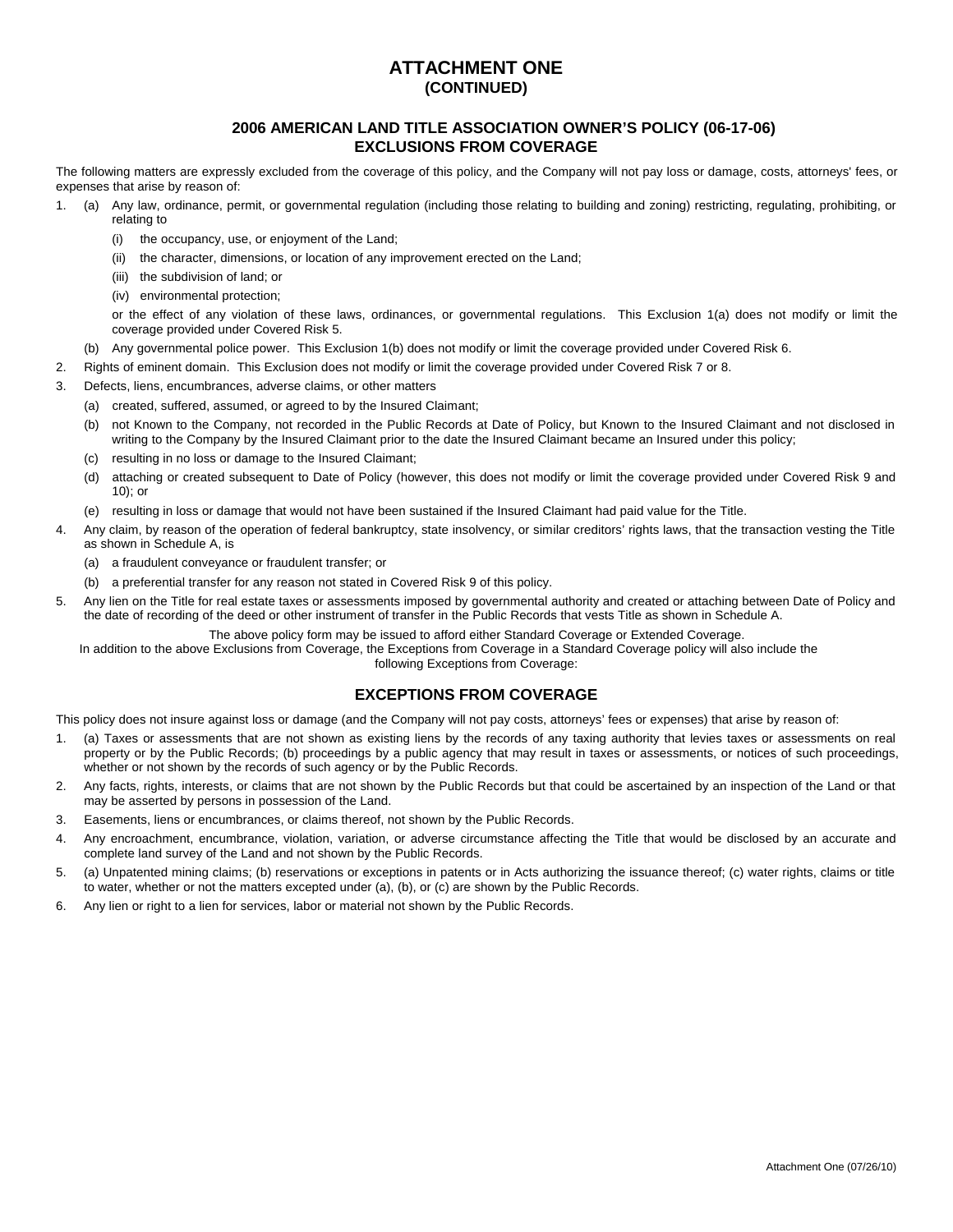## **CLTA HOMEOWNER'S POLICY OF TITLE INSURANCE (10-22-03) ALTA HOMEOWNER'S POLICY OF TITLE INSURANCE (10-22-03) EXCLUSIONS**

In addition to the Exceptions in Schedule B, You are not insured against loss, costs, attorneys' fees, and expenses resulting from:

- 1. Governmental police power, and the existence or violation of any law or government regulation. This includes ordinances, laws and regulations concerning:
	- a. building
	- b. zoning
	- c. Land use
	- d. improvements on Land
	- e. Land division
	- f. environmental protection

This Exclusion does not apply to violations or the enforcement of these matters if notice of the violation or enforcement appears in the Public Records at the Policy Date.

This Exclusion does not limit the coverage described in Covered Risk 14, 15, 16, 17 or 24.

- 2. The failure of Your existing structures, or any part of them, to be constructed in accordance with applicable building codes. This Exclusion does not apply to violations of building codes if notice of the violation appears in the Public Records at the Policy Date.
- 3. The right to take the Land by condemning it, unless:
	- a. notice of exercising the right appears in the Public Records at the Policy Date; or
	- b. the taking happened before the Policy Date and is binding on You if You bought the Land without Knowing of the taking.
- 4. Risks:
	- a. that are created, allowed, or agreed to by You, whether or not they appear in the Public Records;
	- b. that are Known to You at the Policy Date, but not to Us, unless they appear in the Public Records at the Policy Date;
	- c. that result in no loss to You; or
	- d. that first occur after the Policy Date this does not limit the coverage described in Covered Risk 7, 8.d, 22, 23, 24 or 25.
- 5. Failure to pay value for Your Title.
- 6. Lack of a right:
	- a. to any Land outside the area specifically described and referred to in paragraph 3 of Schedule A; and
	- b. in streets, alleys, or waterways that touch the Land.

This Exclusion does not limit the coverage described in Covered Risk 11 or 18.

#### **LIMITATIONS ON COVERED RISKS**

Your insurance for the following Covered Risks is limited on the Owner's Coverage Statement as follows:

• For Covered Risk 14, 15, 16 and 18, Your Deductible Amount and Our Maximum Dollar Limit of Liability shown in Schedule A.

The deductible amounts and maximum dollar limits shown on Schedule A are as follows:

|                  | Your Deductible Amount                                         | Our Maximum Dollar Limit of Liability |
|------------------|----------------------------------------------------------------|---------------------------------------|
| Covered Risk 14: | 1.00% of Policy Amount<br>or<br>\$2,500.00 (whichever is less) | \$10,000.00                           |
| Covered Risk 15: | 1.00% of Policy Amount<br>or<br>\$5,000.00 (whichever is less) | \$25,000.00                           |
| Covered Risk 16: | 1.00% of Policy Amount<br>or<br>\$5,000.00 (whichever is less) | \$25,000.00                           |
| Covered Risk 18: | 1.00% of Policy Amount<br>or<br>\$2,500.00 (whichever is less) | \$5,000.00                            |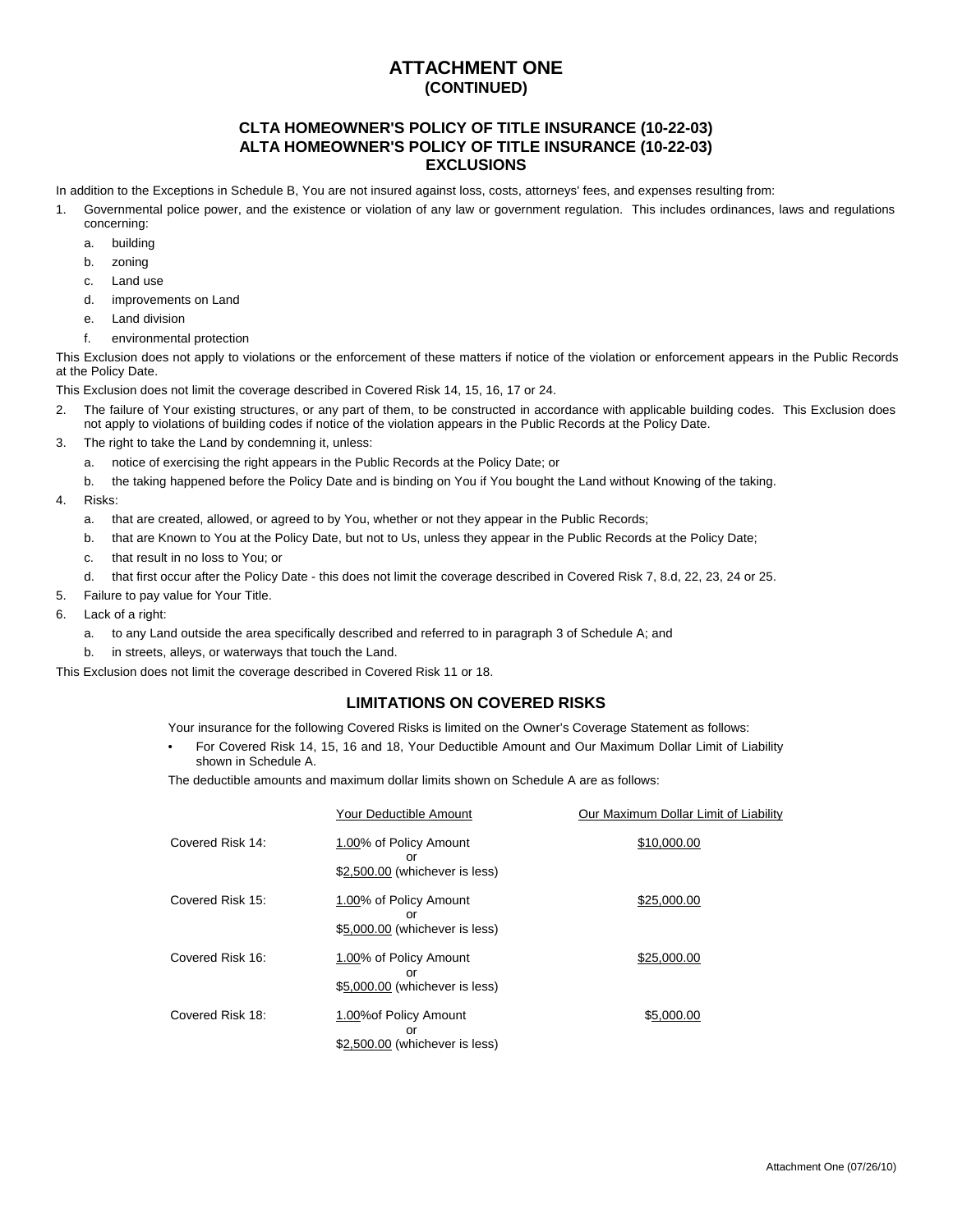## **CLTA HOMEOWNER'S POLICY OF TITLE INSURANCE (02-03-10) ALTA HOMEOWNER'S POLICY OF TITLE INSURANCE (02-03-10) EXCLUSIONS**

In addition to the Exceptions in Schedule B, You are not insured against loss, costs, attorneys' fees, and expenses resulting from:

- 1. Governmental police power, and the existence or violation of those portions of any law or government regulation concerning:
	- a. building;
	- b. zoning;
	- c. land use;
	- d. improvements on the Land;
	- e. land division; and
	- f. environmental protection.

This Exclusion does not limit the coverage described in Covered Risk 8.a., 14, 15, 16, 18, 19, 20, 23 or 27.

- 2. The failure of Your existing structures, or any part of them, to be constructed in accordance with applicable building codes. This Exclusion does not limit the coverage described in Covered Risk 14 or 15.
- 3. The right to take the Land by condemning it. This Exclusion does not limit the coverage described in Covered Risk 17.
- 4. Risks:
	- a. that are created, allowed, or agreed to by You, whether or not they are recorded in the Public Records;
	- b. that are Known to You at the Policy Date, but not to Us, unless they are recorded in the Public Records at the Policy Date;
	- c. that result in no loss to You; or
	- d. that first occur after the Policy Date this does not limit the coverage described in Covered Risk 7, 8.e., 25, 26, 27 or 28.
- 5. Failure to pay value for Your Title.
- 6. Lack of a right:
	- a. to any land outside the area specifically described and referred to in paragraph 3 of Schedule A; and
	- b. in streets, alleys, or waterways that touch the Land.
- This Exclusion does not limit the coverage described in Covered Risk 11 or 21.
- 7. The transfer of the Title to You is invalid as a preferential transfer or as a fraudulent transfer or conveyance under federal bankruptcy, state insolvency, or similar creditors' rights laws.

## **LIMITATIONS ON COVERED RISKS**

Your insurance for the following Covered Risks is limited on the Owner's Coverage Statement as follows:

• For Covered Risk 16, 18, 19 and 21, Your Deductible Amount and Our Maximum Dollar Limit of Liability shown in Schedule A.

The deductible amounts and maximum dollar limits shown on Schedule A are as follows:

|                  | Your Deductible Amount                                                                | Our Maximum Dollar Limit of Liability |
|------------------|---------------------------------------------------------------------------------------|---------------------------------------|
| Covered Risk 16: | 1.00% of Policy Amount Shown in Schedule A<br>or<br>\$2,500.00<br>(whichever is less) | \$10,000.00                           |
| Covered Risk 18: | 1.00% of Policy Amount Shown in Schedule A<br>or<br>\$5,000.00<br>(whichever is less) | \$25,000.00                           |
| Covered Risk 19: | 1.00% of Policy Amount Shown in Schedule A<br>or<br>\$5,000.00<br>(whichever is less) | \$25,000.00                           |
| Covered Risk 21: | 1.00% of Policy Amount Shown in Schedule A<br>or<br>\$2,500.00<br>(whichever is less) | \$5,000.00                            |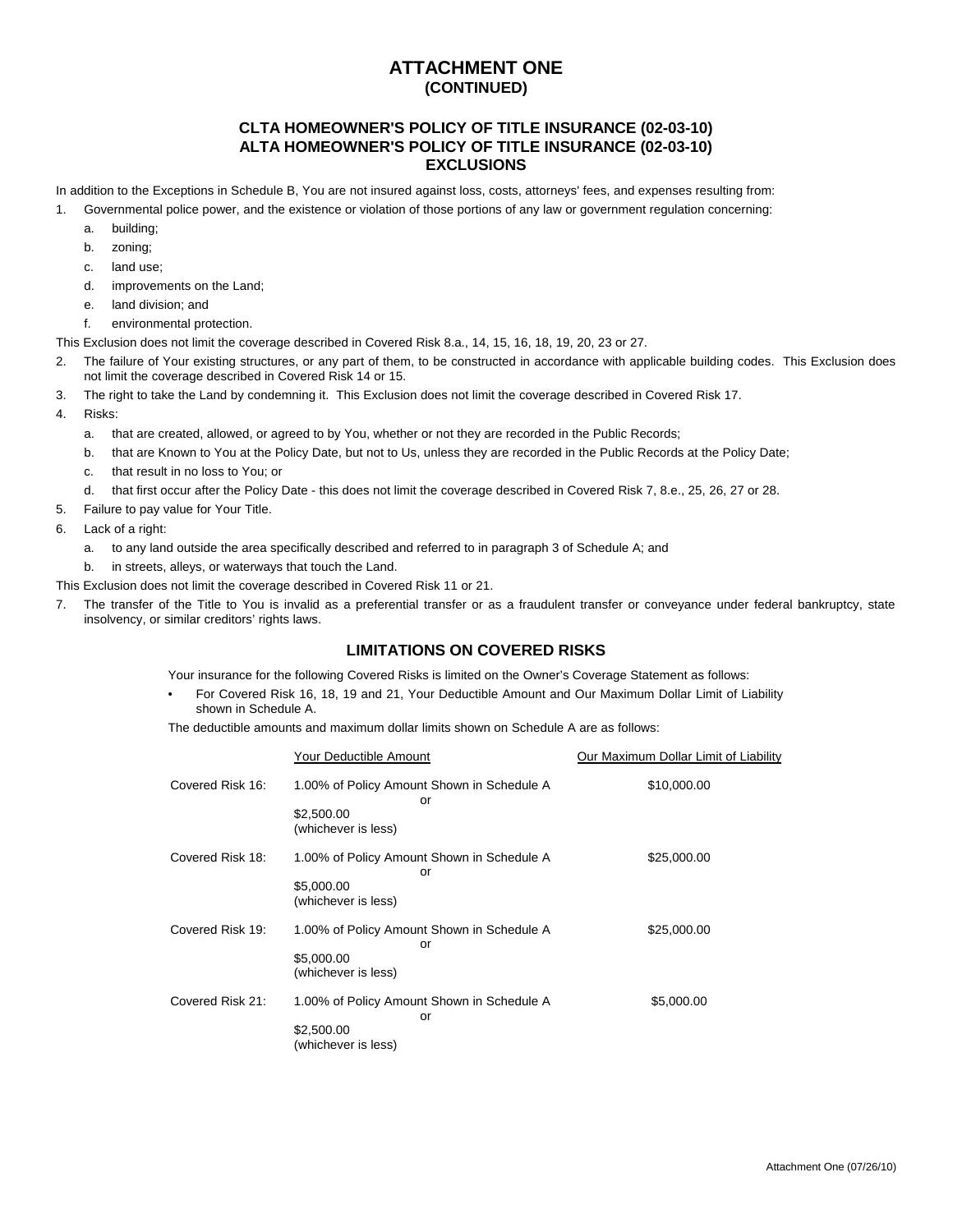#### **ALTA EXPANDED COVERAGE RESIDENTIAL LOAN POLICY (10/13/01) EXCLUSIONS FROM COVERAGE**

The following matters are expressly excluded from the coverage of this policy and the Company will not pay loss or damage, costs, attorneys' fees or expenses which arise by reason of:

- 1. (a) Any law, ordinance or governmental regulation (including but not limited to zoning laws, ordinances, or regulations) restricting, regulating, prohibiting or relating to (i) the occupancy, use, or enjoyment of the Land; (ii) the character, dimensions or location of any improvements now or hereafter erected on the Land; (iii) a separation in ownership or a change in the dimensions or areas of the Land or any parcel of which the Land is or was a part; or (iv) environmental protection, or the effect of any violation of these laws, ordinances or governmental regulations, except to the extent that a notice of the enforcement thereof or a notice of a defect, lien or encumbrance resulting from a violation or alleged violation affecting the Land has been recorded in the Public Records at Date of Policy. This exclusion does not limit the coverage provided under Covered Risks 12, 13, 14, and 16 of this policy.
	- (b) Any governmental police power not excluded by (a) above, except to the extent that a notice of the exercise thereof or a notice of a defect, lien or encumbrance resulting from a violation or alleged violation affecting the Land has been recorded in the Public Records at Date of Policy. This exclusion does not limit the coverage provided under Covered Risks 12, 13, 14, and 16 of this policy.
- 2. Rights of eminent domain unless notice of the exercise thereof has been recorded in the Public Records at Date of Policy, but not excluding from coverage any taking which has occurred prior to Date of Policy which would be binding on the rights of a purchaser for value without Knowledge.
- 3. Defects, liens, encumbrances, adverse claims or other matters:
	- (a) created, suffered, assumed or agreed to by the Insured Claimant;
	- (b) not Known to the Company, not recorded in the Public Records at Date of Policy, but Known to the Insured Claimant and not disclosed in writing to the Company by the Insured Claimant prior to the date the Insured Claimant became an Insured under this policy;
	- (c) resulting in no loss damage to the Insured Claimant;
	- (d) attaching or created subsequent to Date of Policy (this paragraph does not limit the coverage provided under Covered Risks 8, 16, 18, 19, 20, 21, 22, 23, 24, 25 and 26); or
	- (e) resulting in loss or damage which would not have been sustained if the Insured Claimant had paid value for the Insured Mortgage.
- 4. Unenforceability of the lien of the Insured Mortgage because of the inability or failure of the Insured at Date of Policy, or the inability or failure of any subsequent owner of the indebtedness, to comply with applicable doing business laws of the state in which the Land is situated.
- 5. Invalidity or unenforceability of the lien of the Insured Mortgage, or claim thereof, which arises out of the transaction evidenced by the Insured Mortgage and is based upon usury, except as provided in Covered Risk 27, or any consumer credit protection or truth in lending law.
- 6. Real property taxes or assessments of any governmental authority which become a lien on the Land subsequent to Date of Policy. This exclusion does not limit the coverage provided under Covered Risks 7, 8(e) and 26.
- 7. Any claim of invalidity, unenforceability or lack of priority of the lien of the Insured Mortgage as to advances or modifications made after the Insured has Knowledge that the vestee shown in Schedule A is no longer the owner of the estate or interest covered by this policy. This exclusion does not limit the coverage provided in Covered Risk 8.
- 8. Lack of priority of the lien of the Insured Mortgage as to each and every advance made after Date of Policy, and all interest charged thereon, over liens, encumbrances and other matters affecting the title, the existence of which are Known to the Insured at:
	- (a) The time of the advance; or
	- (b) The time a modification is made to the terms of the Insured Mortgage which changes the rate of interest charged, if the rate of interest is greater as a result of the modification than it would have been before the modification. This exclusion does not limit the coverage provided in Covered Risk 8.
- 9. The failure of the residential structure, or any portion thereof to have been constructed before, on or after Date of Policy in accordance with applicable building codes. This exclusion does not apply to violations of building codes if notice of the violation appears in the Public Records at Date of Policy.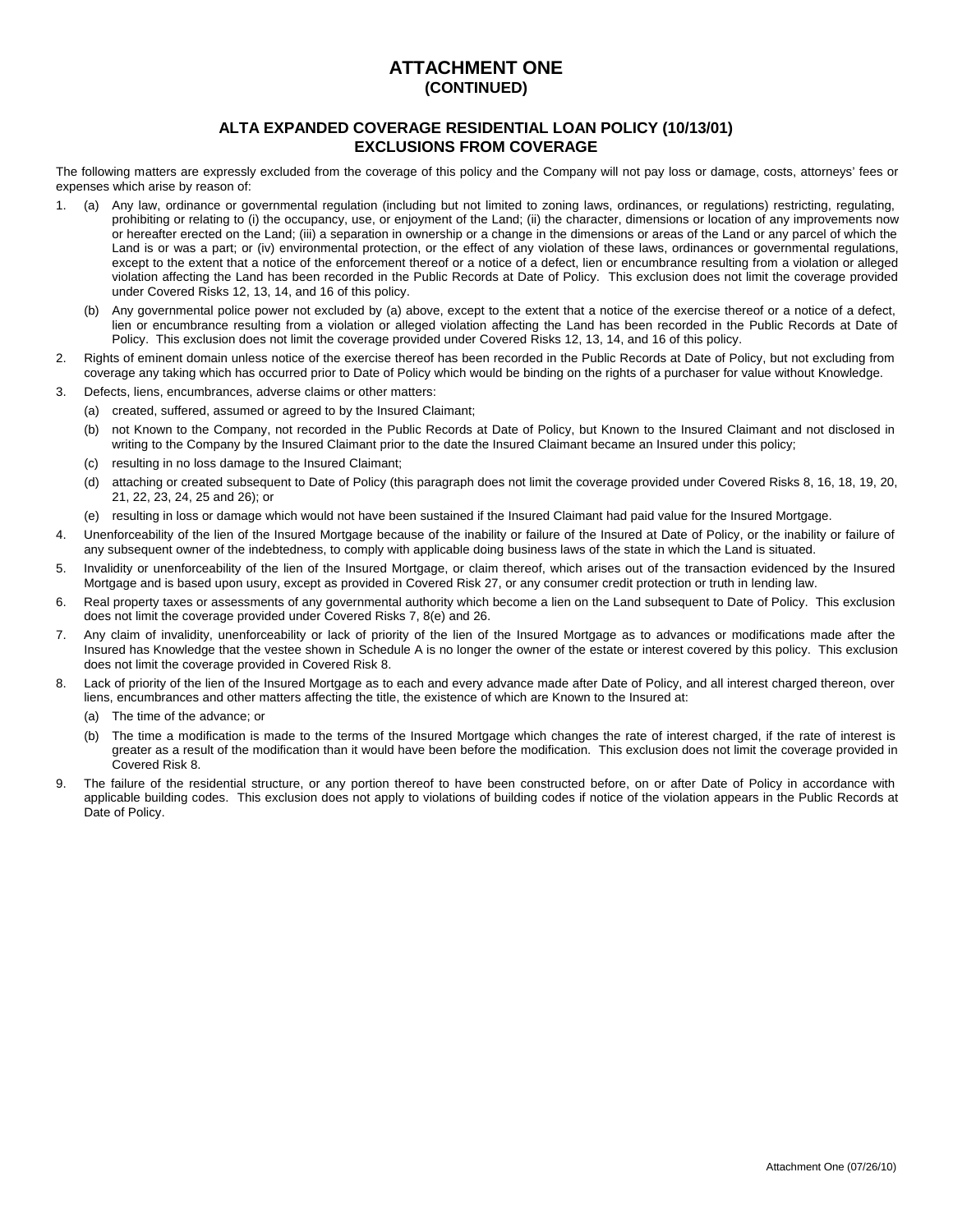#### **ALTA EXPANDED COVERAGE RESIDENTIAL LOAN POLICY (07/26/10) EXCLUSIONS FROM COVERAGE**

The following matters are expressly excluded from the coverage of this policy and the Company will not pay loss or damage, costs, attorneys' fees or expenses which arise by reason of:

- 1. (a) Any law, ordinance, permit, or governmental regulation (including those relating to building and zoning) restricting, regulating, prohibiting, or relating to
	- (i) the occupancy, use, or enjoyment of the Land;
	- (ii) the character, dimensions, or location of any improvement erected on the Land;
	- (iii) the subdivision of land; or
	- (iv) environmental protection;

or the effect of any violation of these laws, ordinances, or governmental regulations. This Exclusion 1(a) does not modify or limit the coverage provided under Covered Risk 5, 6, 13(c), 13(d), 14 or 16.

- (b) Any governmental police power. This Exclusion 1(b) does not modify or limit the coverage provided under Covered Risk 5, 6, 13(c), 13(d), 14 or 16.
- 2. Rights of eminent domain. This Exclusion does not modify or limit the coverage provided under Covered Risk 7 or 8.
- 3. Defects, liens, encumbrances, adverse claims, or other matters
	- (a) created, suffered, assumed, or agreed to by the Insured Claimant;
	- (b) not Known to the Company, not recorded in the Public Records at Date of Policy, but Known to the Insured Claimant and not disclosed in writing to the Company by the Insured Claimant prior to the date the Insured Claimant became an Insured under this policy;
	- (c) resulting in no loss or damage to the Insured Claimant;
	- (d) attaching or created subsequent to Date of Policy (however, this does not modify or limit the coverage provided under Covered Risk 11, 16, 17, 18, 19, 20, 21, 22, 23, 24, 27 or 28); or
	- (e) resulting in loss or damage that would not have been sustained if the Insured Claimant had paid value for the Insured Mortgage.
- 4. Unenforceability of the lien of the Insured Mortgage because of the inability or failure of an Insured to comply with applicable doing-business laws of the state where the Land is situated.
- 5. Invalidity or unenforceability in whole or in part of the lien of the Insured Mortgage that arises out of the transaction evidenced by the Insured Mortgage and is based upon usury, or any consumer credit protection or truth-in-lending law. This Exclusion does not modify or limit the coverage provided in Covered Risk 26.
- 6. Any claim of invalidity, unenforceability or lack of priority of the lien of the Insured Mortgage as to Advances or modifications made after the Insured has Knowledge that the vestee shown in Schedule A is no longer the owner of the estate or interest covered by this policy. This Exclusion does not modify or limit the coverage provided in Covered Risk 11.
- 7. Any lien on the Title for real estate taxes or assessments imposed by governmental authority and created or attaching subsequent to Date of Policy. This Exclusion does not modify or limit the coverage provided in Covered Risk 11(b) or 25.
- 8. The failure of the residential structure, or any portion of it, to have been constructed before, on or after Date of Policy in accordance with applicable building codes. This Exclusion does not modify or limit the coverage provided in Covered Risk 5 or 6.
- 9. Any claim, by reason of the operation of federal bankruptcy, state insolvency, or similar creditors' rights laws, that the transaction creating the lien of the Insured mortgage, is
	- (a) a fraudulent conveyance or fraudulent transfer, or
	- (b) a preferential transfer for any reason not stated in Covered Risk 27(b) of this policy.